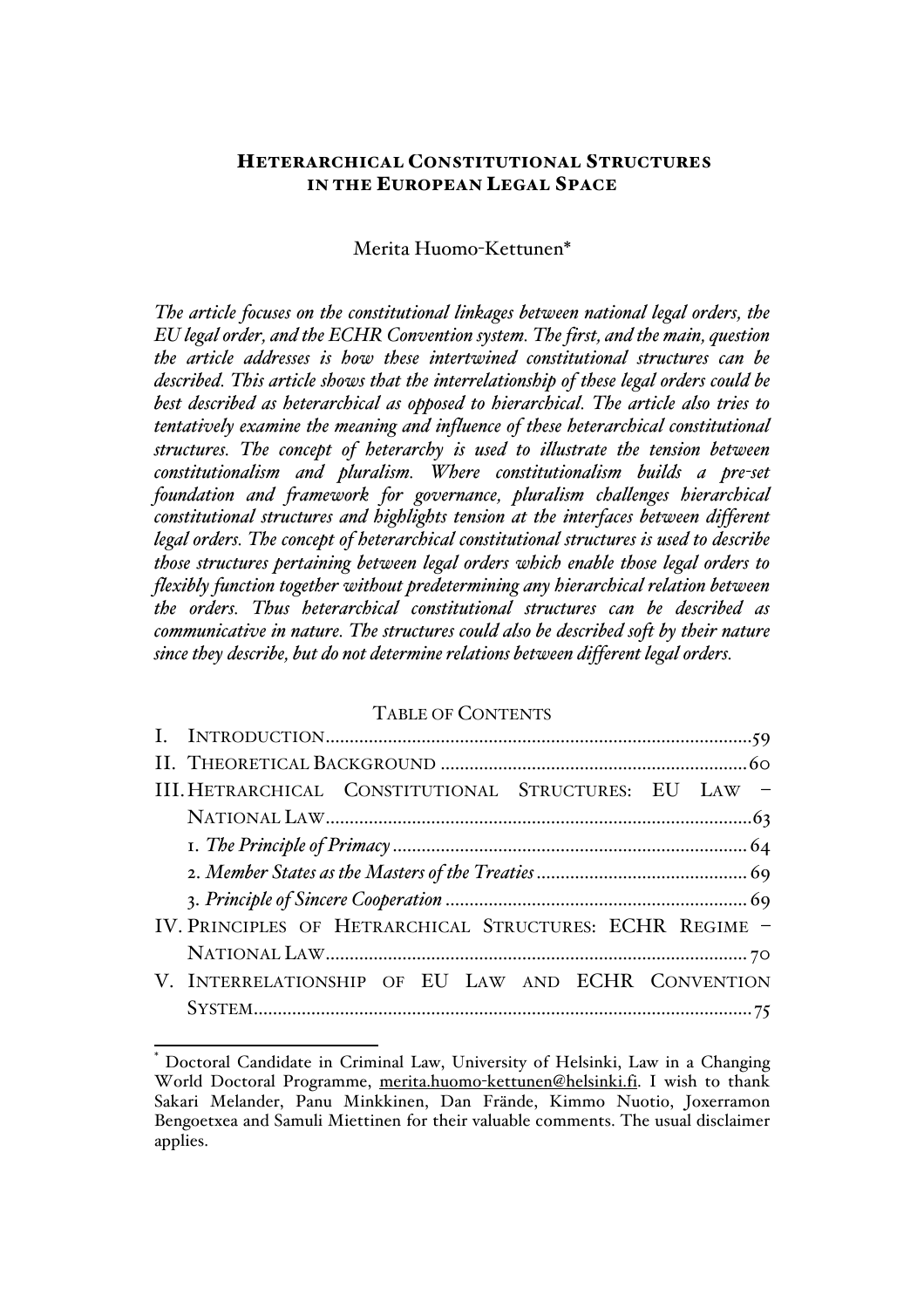| 1. Current Interrelationship of EU Law and the ECHR Convention System -  |  |
|--------------------------------------------------------------------------|--|
| The Situation Before the EU's Accession to the ECHR: Doctrine of         |  |
|                                                                          |  |
| 2. The Relationship between EU Law and the ECHR after the EU's Accession |  |
| to the Convention: Normalisation and Margin of Appreciation 78           |  |
|                                                                          |  |

## I. INTRODUCTION

The European legal space consists of various different legal orders: national legal orders, the EU legal order, the ECHR Convention system, the United Nations legal system, WTO law and others. This article focuses on the constitutional linkages between national legal orders, the EU legal order, and the ECHR Convention system. The first, and the main, question the article addresses is how these intertwined constitutional structures can be described. This article shows that the interrelationship of these legal orders could be best described as heterarchical as opposed to hierarchical. The article also tries to tentatively examine the meaning and influence of these heterarchical constitutional structures.

In section two the concept of *heterarchy* is used to illustrate the tension between constitutionalism and pluralism. Where constitutionalism builds a pre-set foundation and framework for governance, pluralism challenges hierarchical constitutional structures and highlights tension at the interfaces between different legal orders. The concept of *heterarchical constitutional structures* is used to describe those structures pertaining between legal orders which enable those legal orders to flexibly function together without predetermining any hierarchical relation between the orders. Thus heterarchical constitutional structures can be described as *communicative* in nature. The structures could also be described soft by their nature since they describe, but do not determine relations between different legal orders.

Three interrelationships in the following three sections exhibit heterarchical constitutional structures. The article studies the principle of primacy, the doctrine on conforming interpretation, Member States as the masters of the treaties, and the principle of sincere co-operation in the relationship between EU and national legal orders. The doctrine of margin of appreciation is examined in the relationship between the ECHR Convention system and national legal orders. Finally, the principle of equivalent protection and the doctrine of margin of appreciation are considered in the relation between the EU and the ECHR Convention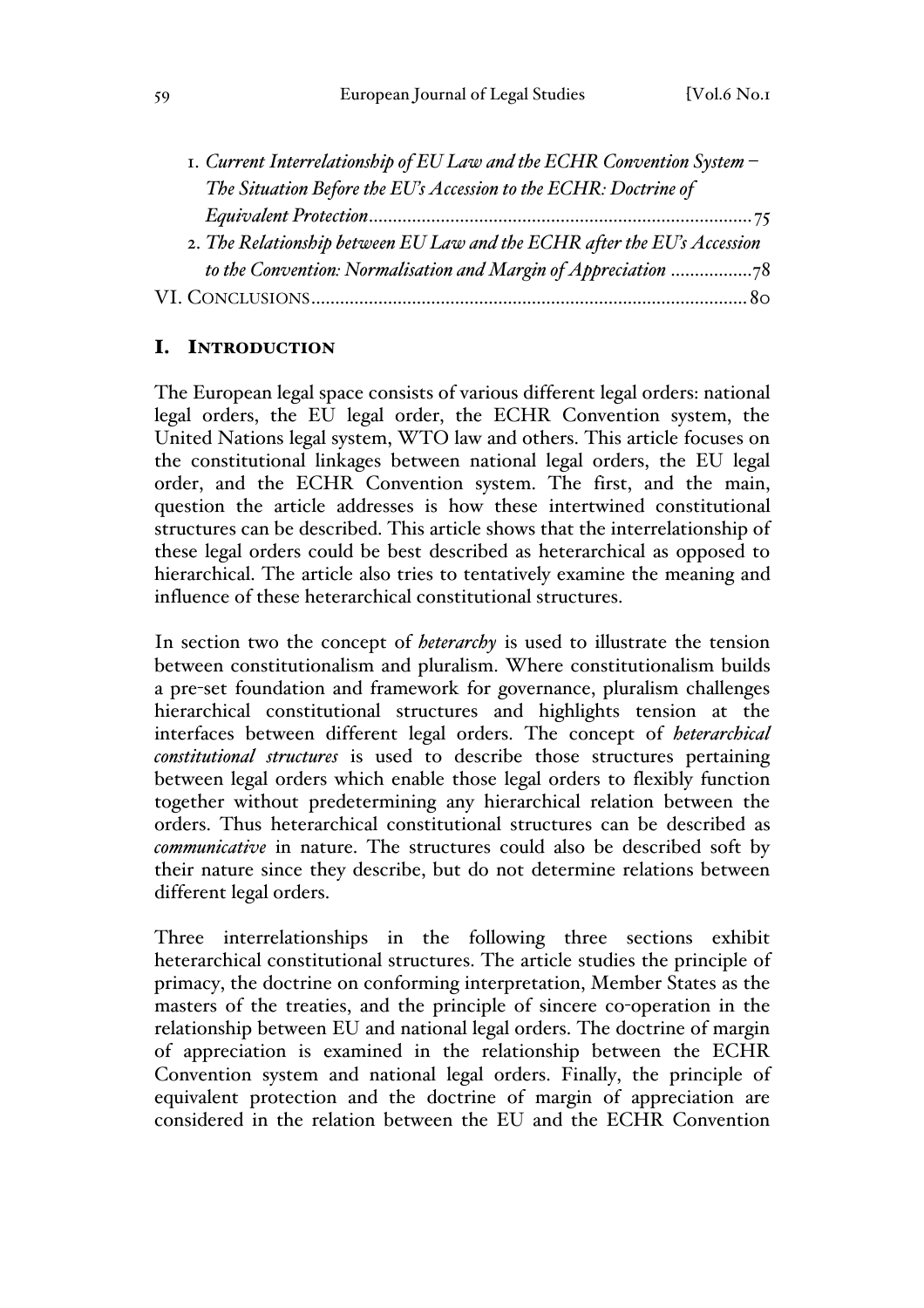system.

The last section draws upon previous sections and attempts to analytically answer a second research question: what is the jurisprudential impact of these heterarchical constitutional structures? Examples are drawn from the field of criminal law because of its close relation to national sovereignty and constitutional law. The main argument here is that a doctrine of sources of law needs to be reconsidered. In short, a rigid and pre-set doctrine of sources of law no longer satisfies today's pluralistic and heterarchical demands.

#### II. THEORETICAL BACKGROUND

The theoretical framework of this Article consists of two *isms*. First, constitutionalism, which means a will to exercise state power within a constitutional framework, or in other words, governance within pre-set conditions.1 Constitutionalism is usually described as being about limiting the use of power by its division (legislature, executive and judiciary) through recourse to the principle of the rule of law, and by fundamental and human rights provisions.<sup>2</sup> Constitutionalism recognises the people (*demos*) as a legitimising source for state powers.<sup>3</sup> And second, pluralism, which in short is about recognizing the plurality of legal orders, their partial overlapping nature, and their rival claims over authority.

Pluralism is not so much an attribute of law but rather an attribute of the social realm: a single social realm is affected by more than one legal order.<sup>4</sup> Pluralism recognises the different legal and normative systems but its aim is not to create or suggest hierarchical structures between them.<sup>5</sup> According to Daniel Halberstam, pluralism manifests itself especially well in the plurality of claims made over authority. It does not seek to settle the claims in one order, but instead is concerned about the accommodation persisting between different institutions and systems in the absence of

<sup>&</sup>lt;sup>1</sup> Dieter Grimm, 'The Achievement of Constitutionalism and its Prospects in a Changed World' in Petra Dobner and Martin Loughlin (eds), *The Twilight of Constitutionalism?* (OUP 2010) 3–5. <sup>2</sup> Michel Rosenfeld, 'Modern Constitutionalism as Interplay Between Identity and

Diversity: An Introduction' (1992–1993) 14 Cardozo L Rev 497.

 $3$  Grimm (n 1) 9.

<sup>4</sup> John Griffiths, 'What is Legal Pluralism?' (1986) 24 J L Pluralism & Unofficial L 1, 12; Gunther Teubner, 'The Two Faces of Janus: Rethinking Legal Pluralism' (1991– 1992) 13 Cardozo L Rev 1443, 1457, 1448.

<sup>5</sup> Paul Schiff Berman, 'Global Legal Pluralism' (2006–2007) 80 Southern California L Rev 1155, 1166.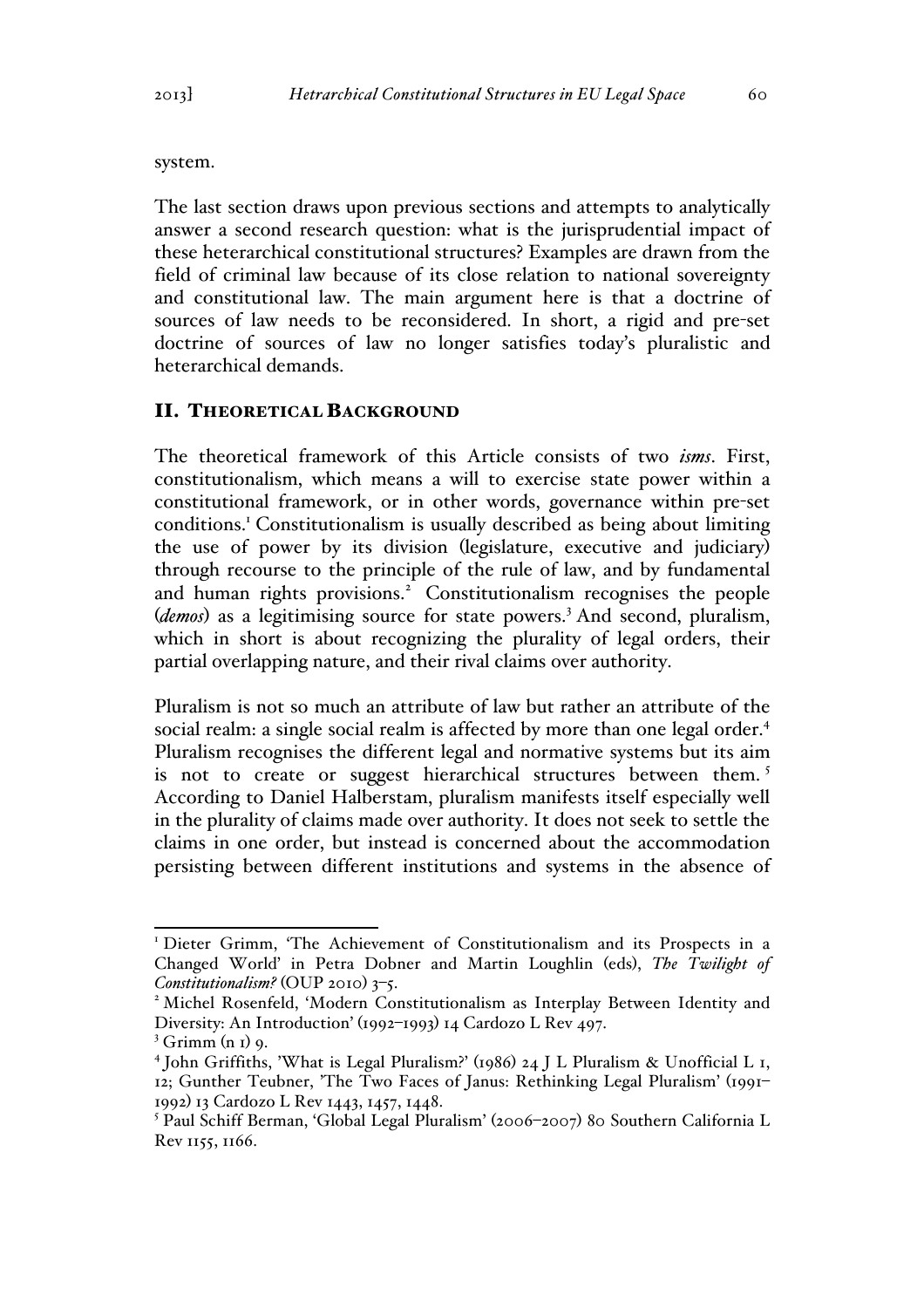settled hierarchical structures.<sup>6</sup>

Legal reality clearly eschews the idea of one singular legal order in one geographical area or in one social realm. In addition to state actors, different international organisations, such as the UN, and different treaty organisations, such as different human rights treaties and organisations, are part of the pluralistic legal field.<sup>7</sup> Since the pluralism of legal orders includes different organisations in addition to states, one can speak of the fragmentation of the constitutional field. Fragmentation in this context means that some legal orders are oriented only to specific tasks, and not to the entirety of tasks over which the states have control. The legal orders are separate from each other, but in legal reality they overlap and closely bound up with each other. Some of those legal orders might even share heterarchical constitutional structures.

As a response to increasing international activity among states, $\delta$  or perhaps because of the compensatory and reconstructionist need for constitutionalism arising from the compromises that it has undergone at the national level,<sup>9</sup> the idea of constitutionalism has settled on the international or transnational level. Interdependence between states has increased and public interests are regulated increasingly beyond the states' constitutional framework. <sup>10</sup> As a theoretical position, constitutional pluralism recognises that states are not the sole source of constitutional authority. There are also other post-state sites of constitutional authority.<sup>11</sup>

Neil Walker has argued that the relationship between states and other sites of constitutional authority is best understood as heterarchical rather than hierarchical.<sup>12</sup> And specifically in relation to EU it has been argued that the EU and the Member States have only partial constitutional jurisdiction, because the constitutional field in Europe is manifold and

 <sup>6</sup> Daniel Halberstam, 'Local, Global and Plural Constitutionalism' in Gráinne de Búrca and JHH Weiler (eds), *The Worlds of European Constitutionalism* (CUP 2012) 175. <sup>7</sup> Keebet von Benda-Beckmann, 'Globalisation and Legal Pluralism' (2002) 4 Intl L FORUM du Droit International 19, 21.

 $8$  Grimm (n 1)  $3-4$ .

<sup>9</sup> Anne Peters, 'The Merits of Global Constitutionalism' (2009) 16 Indiana J of Global L Studies 397, 404–405; Anne Peters, 'Compensatory Constitutionalism: The Function and Potential of Fundamental International Norms and Structures', (2006) 19 Leiden J Intl L 579; Anne Peters, 'Global Constitutionalism Revisited' (2005) 11 Intl L Theory 39, 40.<br><sup>10</sup> Peters, 'Global Constitutionalism Revisited' (n 9) 41.

<sup>&</sup>lt;sup>11</sup> Neil Walker, 'Late Sovereignty in the European Union' in Neil Walker (ed), *Sovereignty in Transition* (Hart Publishing 2003) 4; Neil Walker, 'The Idea of Constitutional Pluralism' (2002) 65 MLR 317. <sup>12</sup> ibid.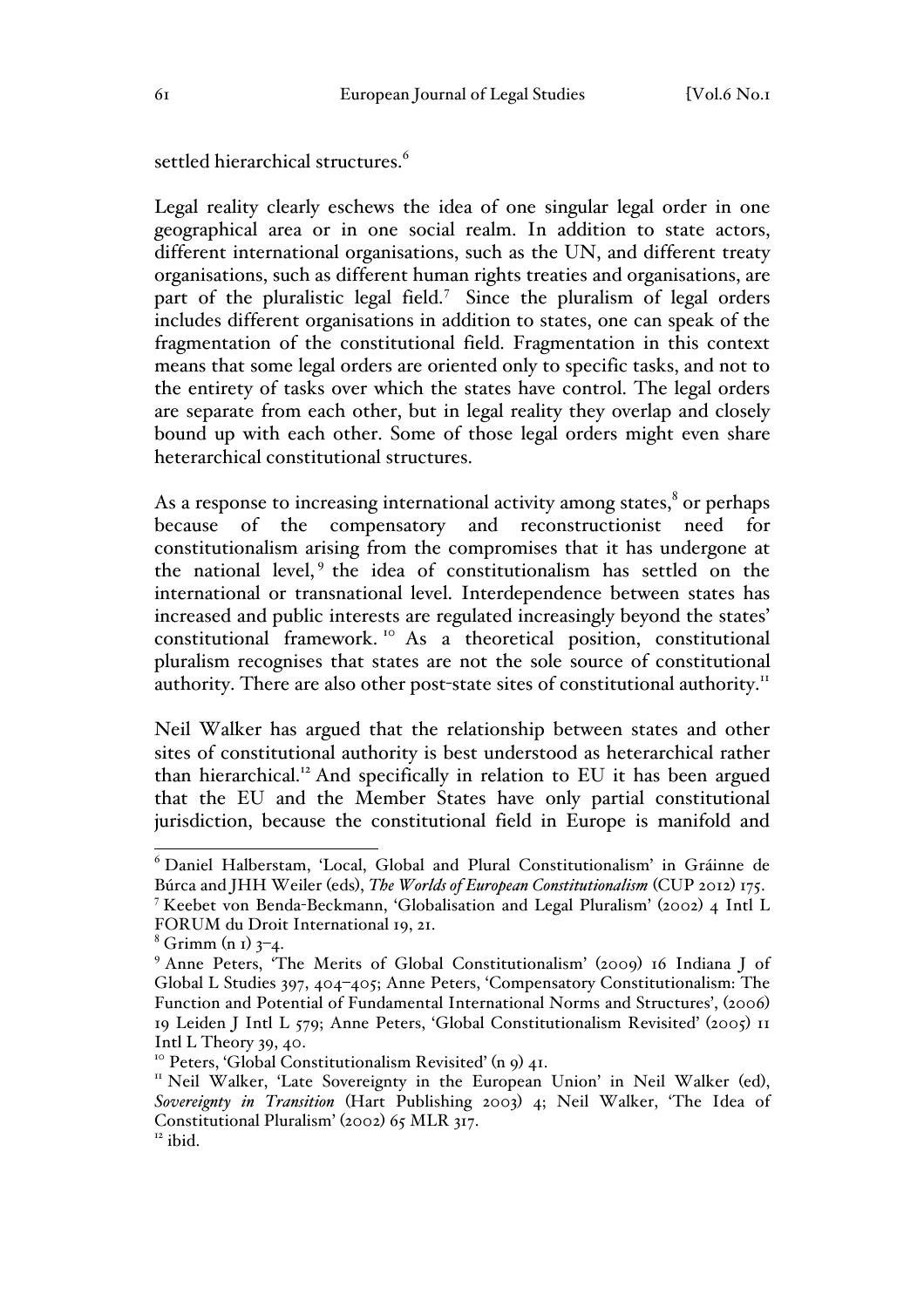overlapping.<sup>13</sup> The Union and the individual Member States could be seen to be creating a new kind of hybrid constitutional jurisdiction or sovereignty which is sometimes described as heterarchical rather than hierarchical.<sup>14</sup> The concept of *heterarchy* is used to describe the new challenges of constitutionalism in the European area, but the denotation and semantics of heterarchy in this context has remained somewhat ambiguous. The word derives from the Greek words *heteros* (the other, different) and *archē* (meaning sovereignty). Whereas hierarchical constitutional structures suggest vertical, pyramid-like power structures and the existence of a single absolute highest authority in one area, the sovereign in the traditional sense, the concept of heterarchy could be used to describe a relatively new and different kind of sovereignty or reign that can be detected in European constitutional structures.

The concept of *heterarchy* then can be used to describe the tension between constitutionalism and pluralism. Where constitutionalism builds a pre-set foundation and framework for governance, pluralism challenges hierarchical constitutional structures and highlights tension at the interfaces between different legal orders. The concept of *heterarchical constitutional structures* is used to describe those structures pertaining between legal orders which enable those legal orders to flexibly function together without predetermining any hierarchical relation between the orders. Thus heterarchical constitutional structures can be described as *communicative* in nature. The structures could also be described soft by their nature since they describe, but do not determine relations between different legal orders.

One can picture the interrelationship between the legal orders by using the image of an onion. The most general system is the ECHR Convention system, in the sense that it sets minimum requirements for the national legal orders and for the EU legal order, and thus the ECHR Convention system constitutes the outermost layer of the onion. EU law sets requirements for national legal orders but not for the ECHR Convention system, thus constituting the middle layer of the onion. And finally, the national legal orders need to follow the requirements of both the ECHR

<sup>&</sup>lt;sup>13</sup> Neil Walker and Stephen Tierney, 'Introduction: A Constitutional Mosaic? Exploring the New Frontiers of Europe's Constitutionalism', in Neil Walker, Jo Shaw and Stephen Tierney (eds), *Europe's Constitutional Mosaic* (Hart Publishing 2011) 9.

<sup>&</sup>lt;sup>14</sup> ibid; Walker, 'The Idea of Constitutional Pluralism' (n II); Matej Avbelj, 'Supremacy or Primacy of EU Law – (Why) Does It Matter?' (2011) 17 ELJ 744; Inger-Johanne Sand, 'Constitutionalism and the Multi-Coded Treaties of the EU: Changing the Concepts of Constitutionality' in Kaarlo Tuori and Suvi Sankari (eds), *The Many Constitutions of Europe* (Ashgate 2010) 52–53.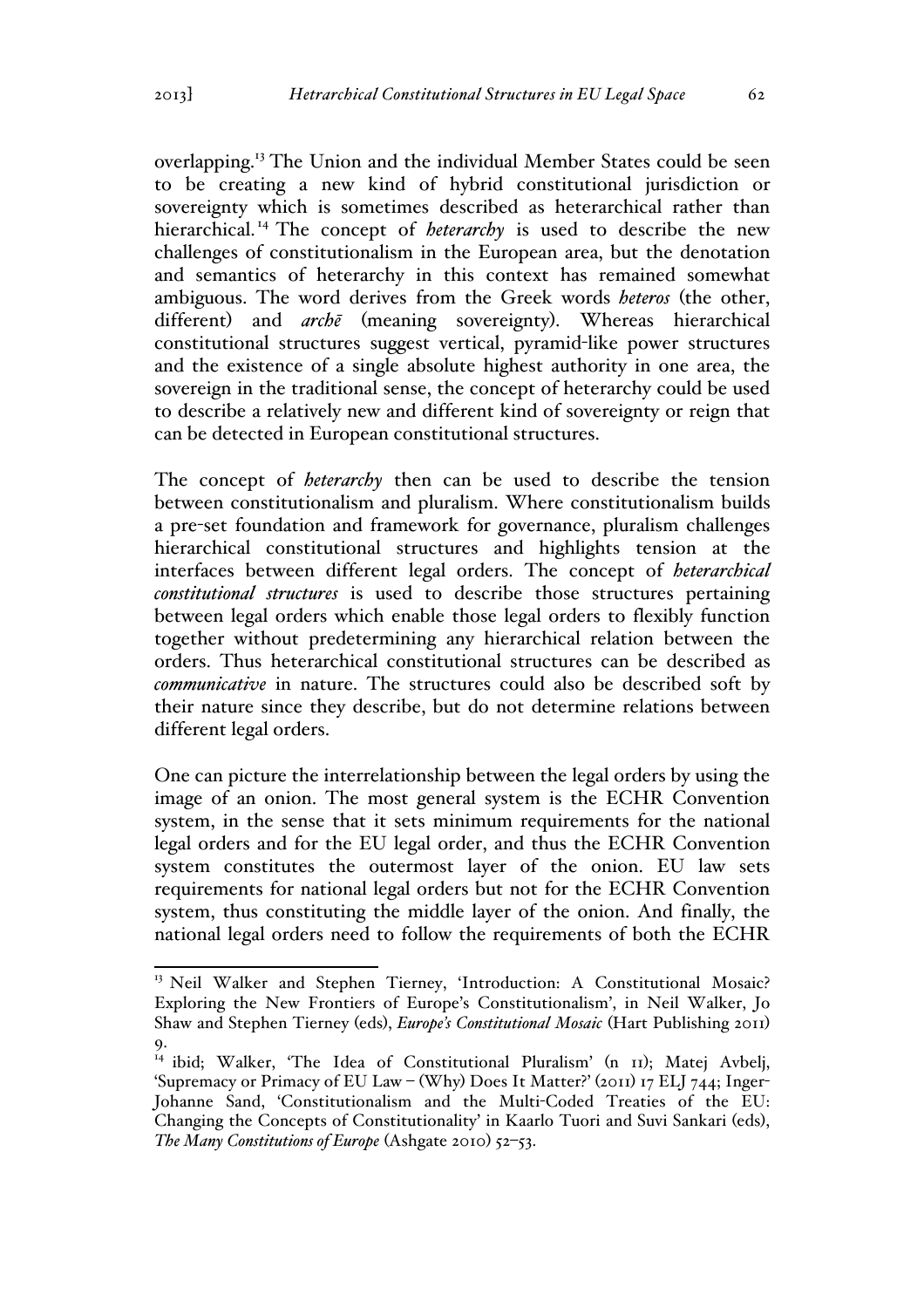Convention system and EU law, and thus they are located at the inner core of the onion. However, when considered in terms of function, the national legal orders constitute the outermost layer of the onion. The national legal orders manage a diversity of tasks, some of which are not related to the EU's competence or the ECHR Convention system. In functional terms, the EU constitutes the middle layer, leaving the ECHR Convention system as the innermost layer or core of the onion, since the ECHR's functions cover solely human rights issues.

# III. HETRARCHICAL CONSTITUTIONAL STRUCTURES: EU LAW – NATIONAL LAW

There are a few principles in EU law which illustrate the heterarchical constitutional structures between the European Union and the individual Member States. The premise is that constitutionalism and pluralism are not mutually exclusive. The constitutions of the Union and the individual Member States can be seen as separate but at the same time as inseparable and integral owing to the communicative heterarchical constitutional principles.

The constitutionalization of EU law is often linked to the CJEU's case law which has aimed to strengthen the effectiveness of EU law,<sup>15</sup> such as case law concerning primacy. The principle of effectiveness in EU law can be seen to derive from CJEU's case law but also a priori from the principle of loyalty. The EU constitution is perceived to be a collection of the norms that create a foundation for the European Union's legal order: the norms concerning the EU's institutions and their functions, the fundamental rights norms, and the fundamental principles and doctrines of the EU law enshrined in the EU primary law or recognised by the CJEU. The most important constitutional documents are the Treaty on European Union (TEU), the Treaty on the Functioning of the European Union (TFEU), the accession treaties and the Charter of Fundamental Rights in the European Union. The EU constitution is functionalized differently when compared with national constitutions since it covers relatively few of the tasks that are usually bound by state constitutions. The EU constitution is oriented in fulfilling the purpose of the Union. The objectives of the EU are the promotion of the Union's values, peace and security, and the establishment of the area of freedom, security and justice, the internal market, and the economic and monetary union (Article 3 TEU). The EU constitution contains also several provisions concerning the allocation of competences

<sup>&</sup>lt;sup>15</sup> Armin von Bogdandy, 'Founding Principles' in Armin von Bogdandy and Jürgen Bast (eds), *Principles of European Constitutional Law* (2nd edn, Hart Publishing – Verlag CH Beck 2011) 30.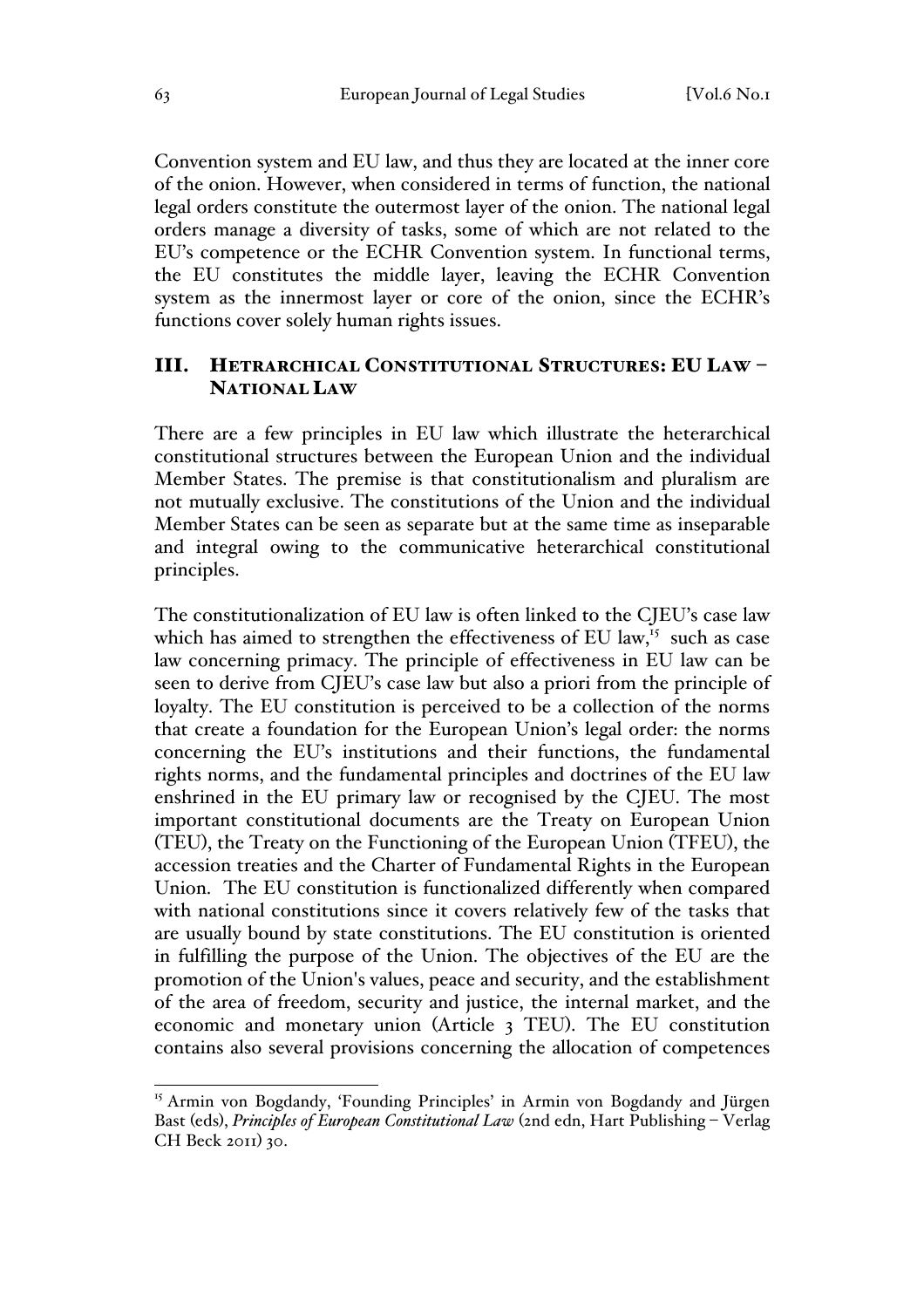between the EU and the Member States.

The communicative heterarchical constitutional principles build linkages between the EU constitution and the national constitutions, thus intertwining these constitutional orders one with the other. The heterarchical constitutional structures make the Union constitution an integral part of national constitutions. However, there is no strict hierarchical interrelationship between these legal orders. The legal orders of the Union and the individual Member States seem to be parallel and complementary. In a similar way Miguel Poiares Maduro has used the concept of *counterpunctual law* to describe EU constitutional law, meaning that the relationship between the legal orders of the Union and the Member States is not hierarchical.<sup>16</sup> Four heterarchical constitutional principles are chosen as examples: the principle of primacy, the interpretation doctrine on conforming interpretation, Member States as the masters of the treaties, and the principle of sincere co-operation.

#### 1. *The Principle of Primacy*

The CJEU has recognised the principle of primacy in its legal praxis. In the case of *Costa v ENEL*, the Court stated that the law stemming from the Treaty could not be overridden by domestic legal provisions, however they were framed. As is well known, the Court's interpretation of the primacy of European Union law is based on the direct applicability of regulations. The CJEU found that the application of Union law would be contingent if Union law did not have primacy over national legislation.<sup>17</sup> The primacy of Union law can be seen to derive already from the agreements made by the Member States when they joined the European Union.<sup>18</sup> In the case of the *Internationale Handelsgesellschaft*, the CJEU added that the EU law has primacy over constitutional principles as well.<sup>19</sup> In the case of *Simmenthal*, the Court repeated that the scope of the primacy of European Union law extends over all of the Member States' legislation.<sup>20</sup> These cases demonstrate that the primacy of Union law extends over all aspects of the national law, including constitutions.

 $16$  Miguel Poiares Maduro, 'Europe and the Constitution: What if this is as good as it gets?' in JHH Weiler and Marlene Wind (eds), *European Constitutionalism Beyond the State* (OUP 2003) 98.

<sup>&</sup>lt;sup>17</sup> Case C-6/64 *Flaminio Costa v ENEL* [1964] ECR I-00585.

<sup>&</sup>lt;sup>18</sup> Paul Craig and Gráinne de Búrca, *EU Law - Text, Cases, and Materials* (5<sup>th</sup> edn, OUP 2011) 258.

<sup>19</sup> Case C-11/70 *Internationale Handelsgesellschaft mbH v Einfuhr- und Vorratsstelle für Getreide und Futtermittel* [1970] ECR I-01125, para 3.<br><sup>20</sup> Case C-106/77 *Amministrazione delle Finanze dello Stato v Simmenthal SpA* [1978] ECR

I-00629, para 24.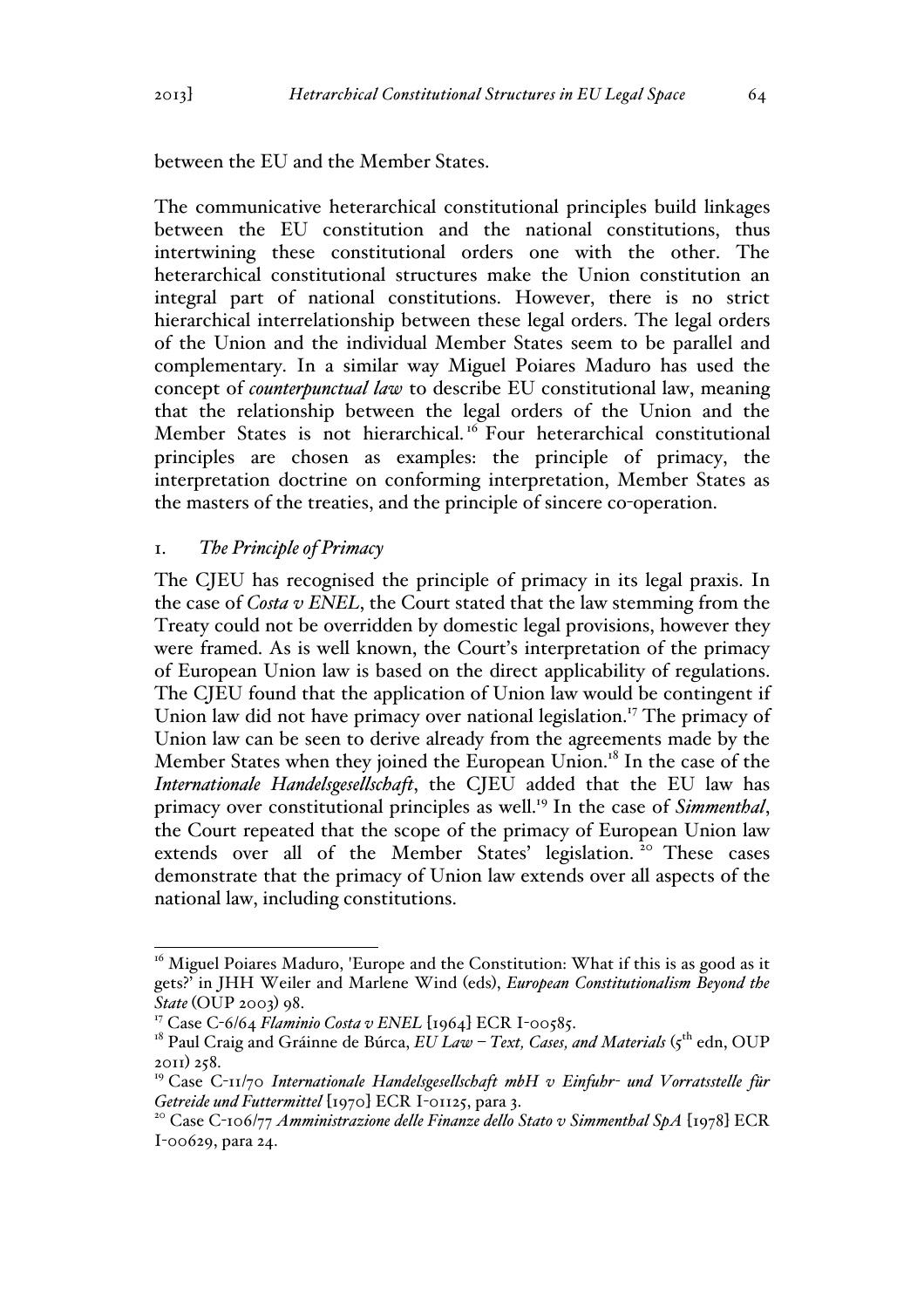A declaration concerning *primacy* is annexed to the Treaty of Lisbon. It refers to the Court's case law generally.<sup>21</sup> There is no particular mention of primacy over constitutions. However, the fact that there is a declaration concerning the primacy principle annexed to the Lisbon treaty indicates that the principle is widely recognised and accepted by the Member States. Nevertheless, the principle's status in relation to the Member States' constitutions is not clearly defined in the declaration, which simply mentions that the Union law has primacy over the laws of the Member States. It is worth pointing out however, that as early as in the case of *Costa v ENEL*, the CJEU stated that primacy concerns national legislation 'however framed'. Even here, the primacy of Union law can be seen to concern all national legislation, including constitutions.

The primacy of Union law does not establish any absolute hierarchy of powers between the Union and the Member States. The principle of primacy simply expresses a rule concerning the *application* of law between the Union legislation and the Member States' domestic legislation. According to the principle, Union law prevails over national law, but the national law will not be declared invalid by the Union Courts<sup>22</sup>. From a heterarchical perspective, the principle of primacy is not understood to be about the validity of law.23 The primacy of Union law simply expresses *a rule concerning the application of law* in areas where the Member States have transferred their powers or competences or sovereignty to the Union. The CJEU has stated this in the case *IN.CO.GE*. When national law is incompatible with EU law, the national law does not become 'nonexistent'. Instead the national courts must simply 'disapply that rule'.<sup>24</sup>

The principle of primacy seems to be somewhat similar in nature to connecting factor rules, at least in situations where there is an obvious clash of norms between EU and national law provision. However, the principle of primacy is not a connecting factor rule, because it can also function as a weighing and balancing principle in cases where the norm conflict can be avoided by interpreting national law provisions in line with EU law provisions. In other words, the principle of primacy can lead to either EU law-oriented interpretation or, in some cases, to the nonapplication of a provision of national law, leaving the national law

<sup>&</sup>lt;sup>21</sup> Declaration Concerning Primacy [2010] OJ C83/33.<br><sup>22</sup> Joined Cases C-10 to 22/97 *Ministero delle Finanze v INCOGE'90 Srl, Idelgard Srl*, *Iris'90 Srl, Camed Srl, Pomezia Progetti Appalti Srl (PPA), Edilcam Srl, A Cecchini & C Srl, EMO Srl, Emoda Srl, Sappesi Srl, Ing Luigi Martini Srl, Giacomo Srl and Mafar Srl* [1998] ECR I-06307, para 21. See also Allan Rosas and Lorna Armati, *EU Constitutional Law, An Introduction* (Hart Publishing 2010) 55–56.

<sup>&</sup>lt;sup>23</sup> Avbelj (n 14) 750–51.

<sup>24</sup> *INCOGE'90* (n 22) para 21.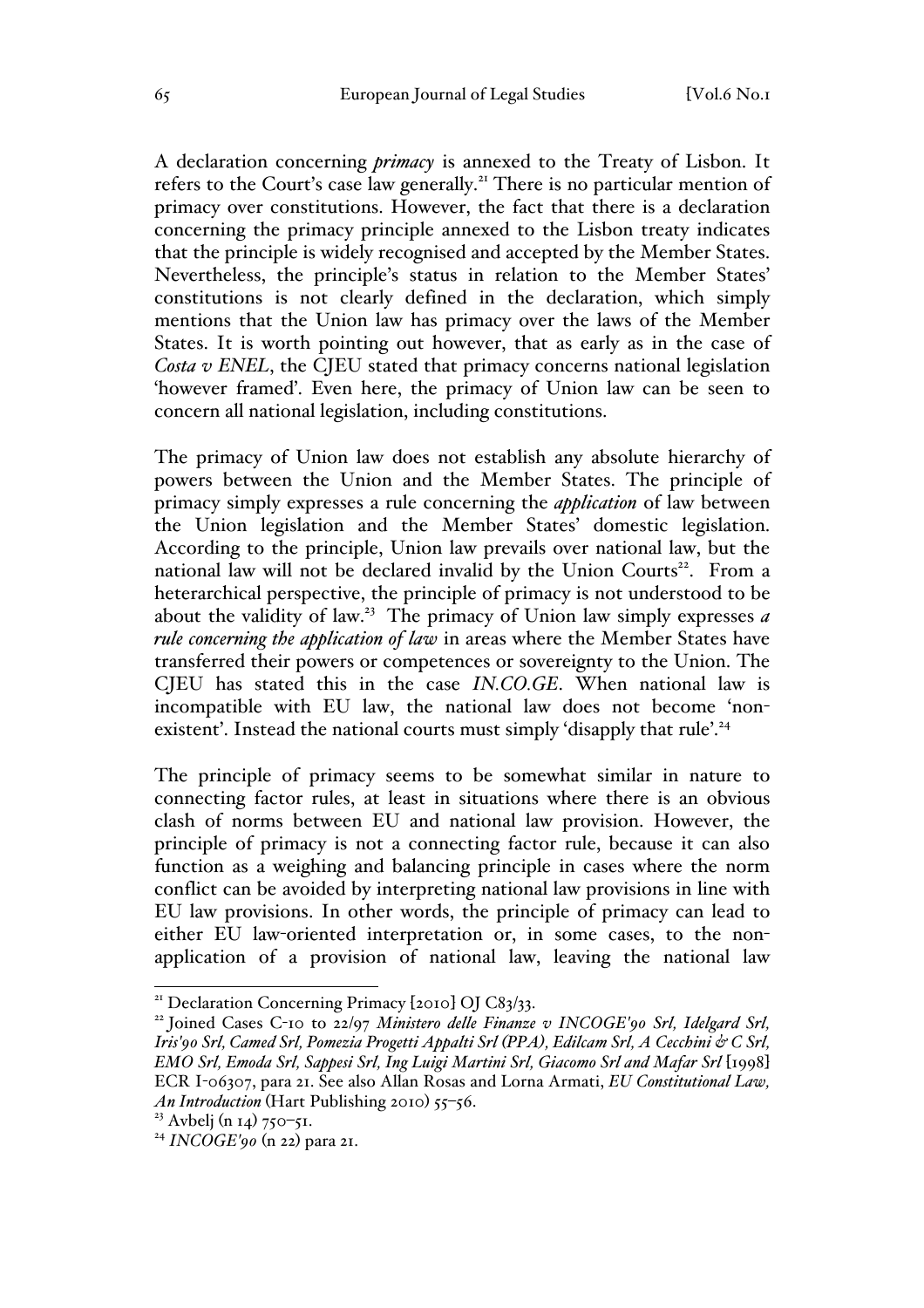provision still valid but non-applicable in that particular case.

In situations of norm conflict between national and EU law, the principle of conforming interpretation offers an important means to resolve the conflict compared to non-application of national law provision. Conforming interpretation means that Member States have an obligation to interpret national law harmoniously and in conformity with EU law as far as is possible. If national law cannot be applied in conformity with EU law, such domestic law must be held inapplicable.<sup>25</sup> Conforming interpretation cannot lead to interpretation of national law *contra legem*. 26 In all cases where EU-influenced national law is applied, the indirect effect of EU law is at hand regardless of whether the national law in question has or has not been amended as a result of the implementation of EU law into national law.<sup>27</sup> Conforming interpretation applies to all EU law<sup>28</sup>, including provisions which are directly applicable or have direct effect. The meaning of conforming interpretation is however emphasized in relation to directives. When the indirect effect is given to the EU provision, the national provision maintains its position as the provision that is applied primarily.29 In the field of criminal law, the principle of legality restricts the indirect effect because criminal liability cannot be determined or aggravated on the basis of a framework decision or directive alone.<sup>30</sup> Thus the interpretation of penal provisions is possible only within the wording of a national penal provision.31 The principle of conforming interpretation can be seen as an expression of heterarchical structures between EU law and national law as well. Its influence and the heterarchical structure might be seen to be at its strongest in the field of criminal law because of the principle of legality.

It is essential to distinguish *primacy* from *supremacy*, because each has a different connotation. Supremacy refers to hierarchical structures between the Union and the Member States, to supreme legal acts and to the validity of norms, whereas primacy refers to heterarchical structures and to the

<sup>&</sup>lt;sup>25</sup> Case C-157/86 *Mary Murphy and others v An Bord Telecom Eireann* [1988] ECR 00673, para 11.

<sup>26</sup> Case C-105/03 *Criminal proceedings against Maria Pupino* [2005] ECR I-05285, paras 43, 47.

<sup>27</sup> Sakari Melander, *EU-rikosoikeus* (WSOY 2010) 91.

 $28$  Murphy and others (n 25) para 11.

<sup>29</sup> Juha Raitio, *Eurooppaoikeus ja Sisämarkkinat* (Talentum 2010) 234–37.

<sup>30</sup> *Pupino* (n 26) paras 44–45; Case C-14/86 *Pretore di Salò v Persons Unknown* [1987]

ECR 02545, para 20; Case C-80/86 *Criminal proceedings against Kolpinghuis Nijmegen BV* [1987] ECR 03969, para 14.

 $31$  Melander (n 27) 92.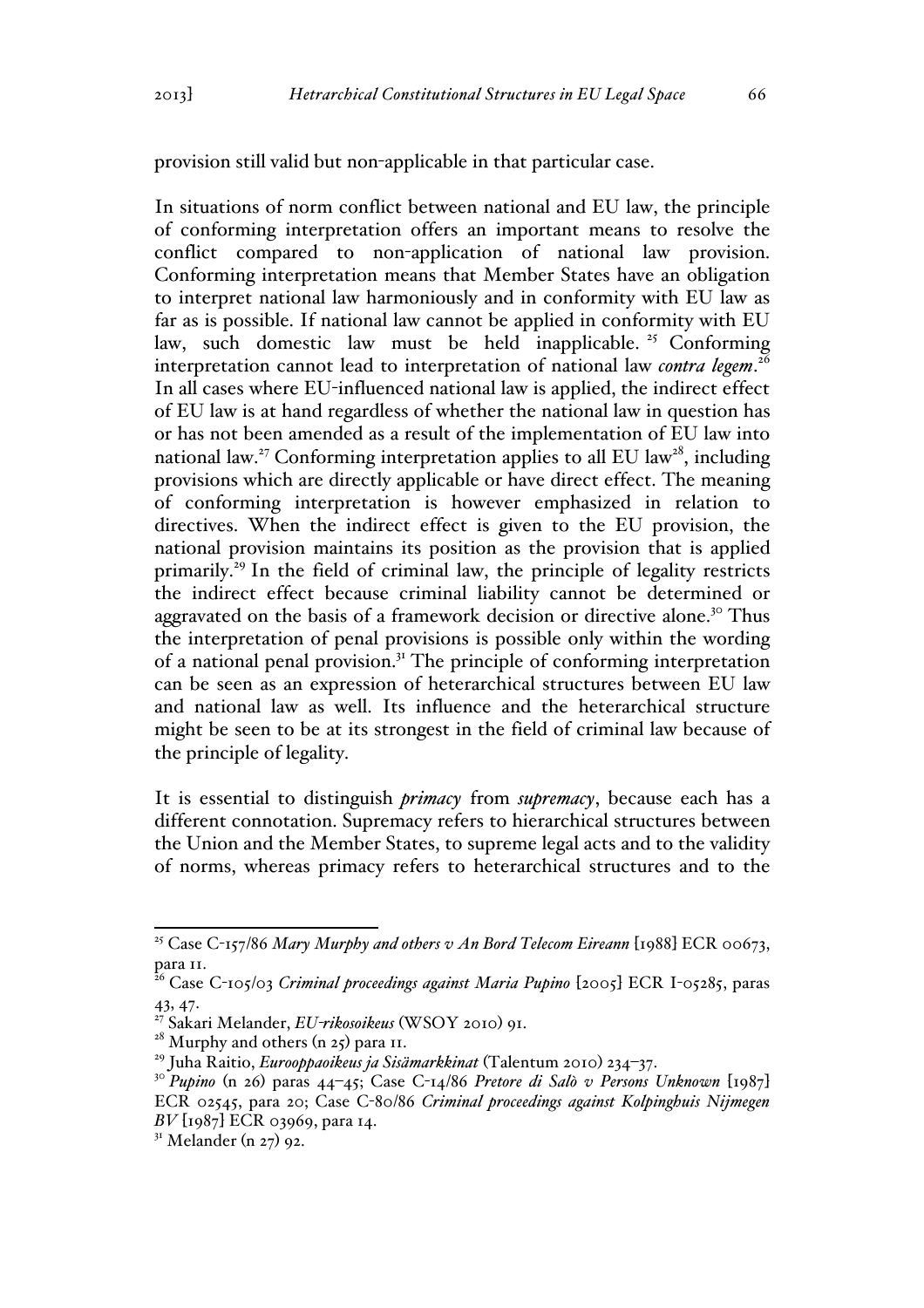possible sidelining of norms when laws are applied.32 Understanding this terminological distinction is relevant to a comprehensive understanding of the nature of the EU legal order.

Primacy seems to be the term chosen and used by the CJEU to describe the interrelationship between EU law and national law. In the context of the supremacy or primacy of the Community or Union law the CJEU seems to have used the English term 'supremacy' or 'supreme' in only three cases. In the most recent of these cases (1973), the CJEU used the term 'primacy' (*primauté*) in its French-language version. In the other two cases, the terms *prééminent* (adjective) or *prééminence sur* (noun + preposition) were used in the French-language version, which translate into English as *preeminent*, *pre-eminence*, *precedence over*.

In the case of *CILFIT*, the CJEU has stated that all language versions are equally authentic and that the interpretation of Community or Union law requires a comparison between the different language versions. Moreover, EU law needs to be interpreted in the light of the provisions of Union law as a whole and the objectives of the Union.<sup>33</sup> However, the French language has a special position because the CJEU uses French as the common working language. Deliberations are taken and judgments are drafted in French. After this, the judgments are translated into the language of the case.<sup>34</sup> Therefore, it is useful to compare other language versions to the French version.

In the case of *Walt Wilhelm*, the Court stated that 'Article 87(2)(E), in conferring on a Community institution the power to determine the relationship between national laws and the community rules on competition, confirms the supremacy of Community law'. In French the phrase is '*le caractère prééminent du droit communautaire*'.<sup>35</sup> In case *93/71* the term *supremacy* is among the keywords in the judgment, but appears nowhere else in the text of the judgment. The French version of the decision uses the phrase '*prééminence sur le droit interne*',36 which refers to 'pre-eminence' or 'supremacy' because of the preposition *sur*, equivalent to the English prepositions *on*, *over*, *upon*. In the case of *Fratelli Variola,* the

 $32$  Likewise, Avbelj (n 14) 744.

<sup>33</sup> Case C-283/81 *Srl CILFIT and Lanificio di Gavardo SpA v Ministry of Health* [1982] ECR I-03415, paras 17–20. See also Elina Paunio and Susanna Lindroos-Hovinheimo, 'Taking Language Seriously: An Analysis of Linguistic Reasoning and Its Implications in EU Law' (2010) 16 ELJ 395, 396.

<sup>34</sup> Anthony Arnull, *The European Union and its Court of Justice* (OUP 2006) 13.

<sup>35</sup> Case C-14/68 *Walt Wilhelm and others v Bundeskartellamt* [1969] ECR I-00001, para 5.

<sup>36</sup> Case C-93/71 *Orsolina Leionesio v Ministro dell'agricoltura e foreste* [1972] ECR I-00287.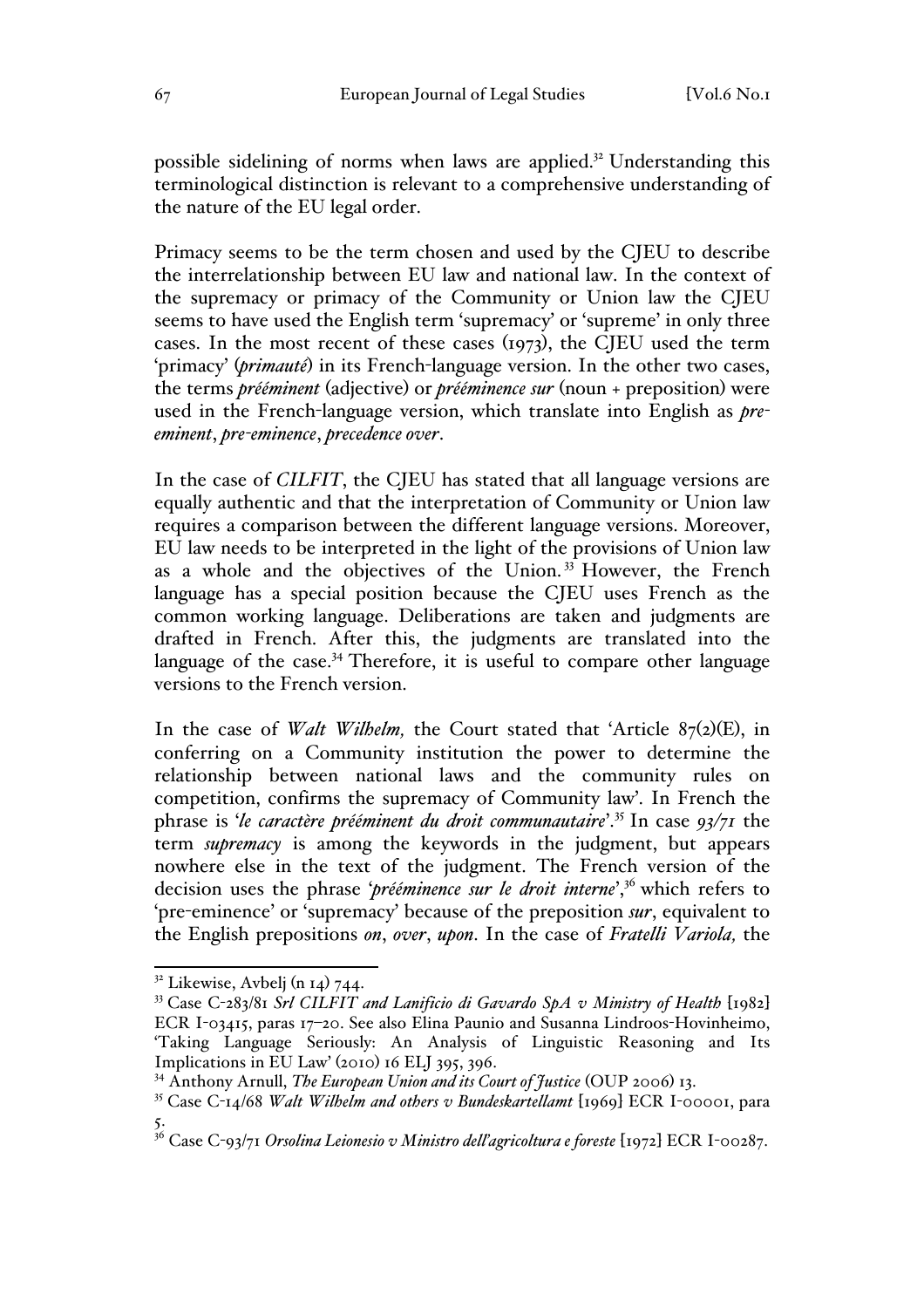Court has stated that the supremacy of the Community legal system is a fundamental principle of Community law. The French version of the judgment uses the phrase '*le principle fundamental de la primauté de l'ordre juridique communautaire*'.37 *Primauté* does not refer to 'supremacy', but to the primacy of the Community legal order instead.

It is undeniable that the Court has sometimes used terminology that can be interpreted as referring to 'supremacy', at least in the case *93/71*. However, the Court has not used the English terms 'supreme' or 'supremacy' in this context since 1973, and the French-language version in the case from 1973 refers to 'primacy'. The UK acceded to the European Communities in 1973<sup>38</sup> and thus the two earlier cases (14/68 and 93/71) have been translated into English at a later date.

The plurality of official languages poses a challenge and therefore teleological reasoning is essential in interpreting Union law. Owing to the use of several official languages, indeterminacy of the meanings of words in the Union law is greater than in national legal orders, and it is often difficult to determine precise meanings for words. Teleological interpretation in the EU law context guarantees uniform application of EU law at the national level better than literal interpretation, for example.<sup>39</sup> Teleological interpretation aims to fulfil the objective and purpose of the EU treaties and also the effectiveness of EU law. The setting of strict hierarchical structures between EU law and national law has probably not been the aim behind the primacy case law. Rather its purpose seems to be the effectiveness of EU law. The CJEU's phrasing in *Costa v ENEL* illustrates this argument quite well. The Court stated that '[t]he obligations undertaken under the treaty establishing the Community would not be unconditional, but merely contingent, if they could be called in question by subsequent legislative acts of the signatories'.<sup>40</sup>

In the 2000s, the Court frequently used the term *primacy of Community law* or, in French, *primauté du droit communautaire*, <sup>41</sup> and the term *primacy of* 

 <sup>37</sup> Case C-34/73 *Fratelli Variola SpA v Amministrazione italiana delle Finanze* [1973] ECR I-00981, para 15.<br><sup>38</sup> [1972] OJ L73. English became an official language of the Communities in 1973.

<sup>39</sup> Miguel Poiares Maduro, 'Interpreting European Law: Judicial Adjudication in a Context of Constitutional Pluralism' (2007) 1(2) EJLS 1, 6–9. See also Paunio and Lindroos-Hovinheimo (n 33) 397–399, 409.

<sup>&</sup>lt;sup>40</sup> *Costa v ENEL* (n 17).<br><sup>41</sup> For example Case C-314/08 *Krzysztof Filipiak v Dyrektor Izby Skarbowej w Poznaniu* [2009] ECR I-11049, Case C-2/08 *Amministrazione dell'Economia e delle Finanze and Agenzia delle entrate v Fallimento Olimpiclub Srl* [2009] ECR I-07501, Joined Cases C-392 and C-422/04 *i-21 Germany GmbH and Arcor AG & Co KG v Bundesrepublik*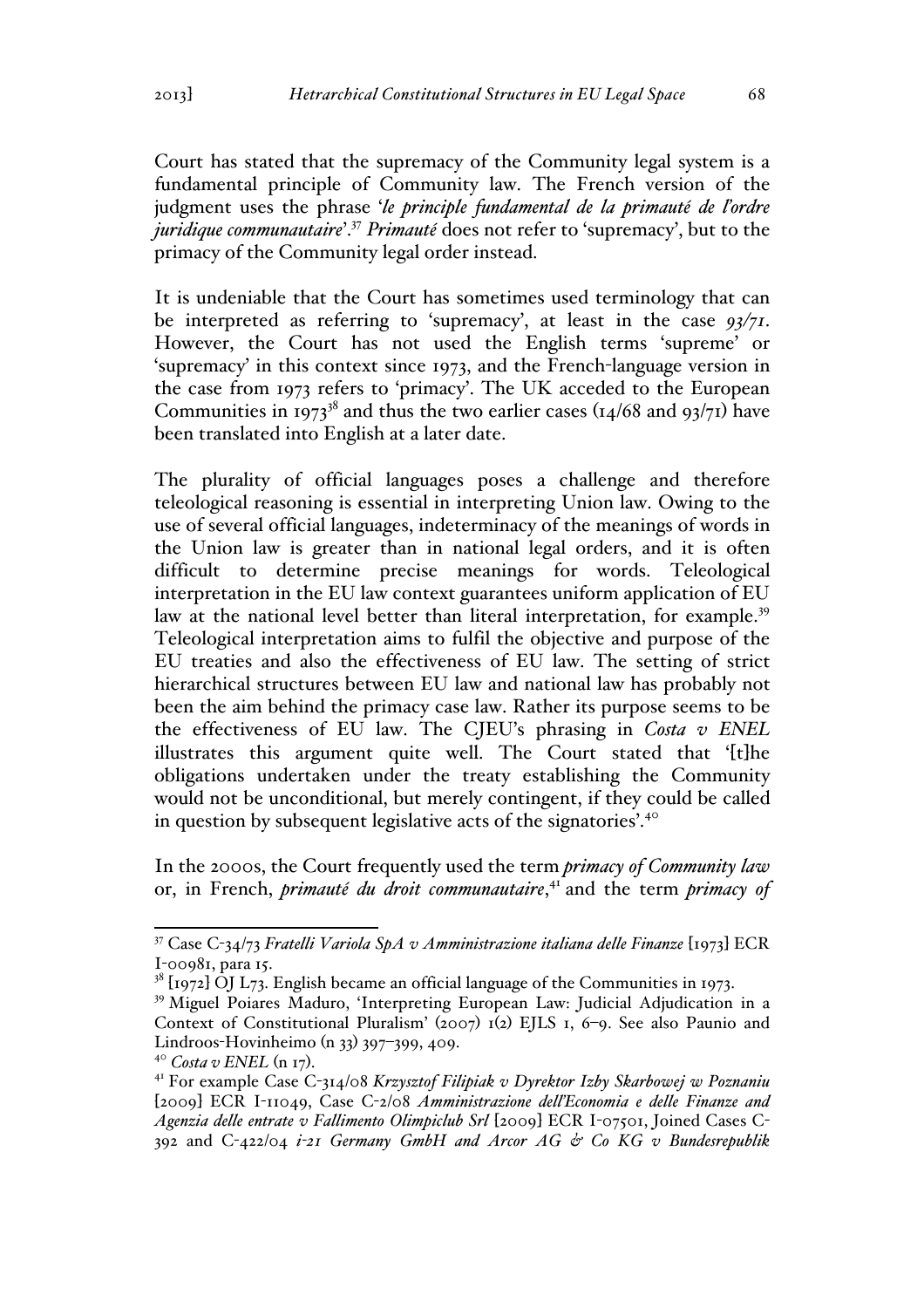*Union law*, or in French *principe de primauté du droit de l'Union*. <sup>42</sup> The declaration concerning primacy annexed in the Lisbon treaty also uses the term 'primacy' instead of 'supremacy.' Even if in the late 1960s and early 1970s the Court might have tried to establish a continual legal praxis on the supremacy of Community legal order over national legal orders, it appears as if the phrase 'primacy of Union law' is preferred today, given the language used in the Court's case law and in the declaration annexed to the Treaties.

#### 2. *Member States as the Masters of the Treaties*

The principle of the Member States as Masters of the Treaties is set out in Article 48 TEU, which regulates the amending of the Treaties. Treaty amendments that are made at the Intergovernmental Conference (in an ordinary revision procedure) enter into force after being ratified by all the Member States (Article 48(4) TEU). The treaty amendments can either increase or reduce the Union's competences. In addition, Article 50 TEU stipulates that any Member State can withdraw from the Union. These provisions demonstrate that the ultimate power to amend the Union's constitution and/or to withdraw from the Union lies with the Member States. Article 50 TEU is a novelty in the Lisbon treaty.

It could be argued that Article 50 embodies a heterarchical structural idea especially well. A State's belonging or not belonging to the Union is voluntary, and therefore the Union's legal order does not rank higher than the legal order of the Member State. If the EU constitutional law had *supremacy* over national constitutional law, then the option to withdraw would not seem to be in line with supremacy. And this rationale supports the claim that primacy is a preferred concept for describing the interrelationship between EU law and national law.

#### 3. *Principle of Sincere Cooperation*

Article  $4(3)$  TEU stipulates the scope and substance of the principle of sincere cooperation, also known as the principle of loyalty. The principle applies to both the Union and the Member States. Article  $\overline{4(3)}$  TEU stipulates that 'the Union and the Member States shall, in full mutual respect, assist each other in carrying out tasks which flow from the Treaties'. In addition to the Member States and their public authorities, the Union's institutions must follow the principle. This obligation can be

*Deutschland* [2006] ECR I-08559, Case C-234/04 *Rosmarie Kapferer v Schlank & Schick GmbH* [2006] ECR I-02585, C-453/00 *Kühne & Heitz NV v Produktschap voor Pluimvee en Eieren* [2004] ECR I-00837.

<sup>42</sup> Case C-409/06 *Winner Wetten GmbH v Bürgermeisterin der Stadt Bergheim* [2010] ECR I-08015.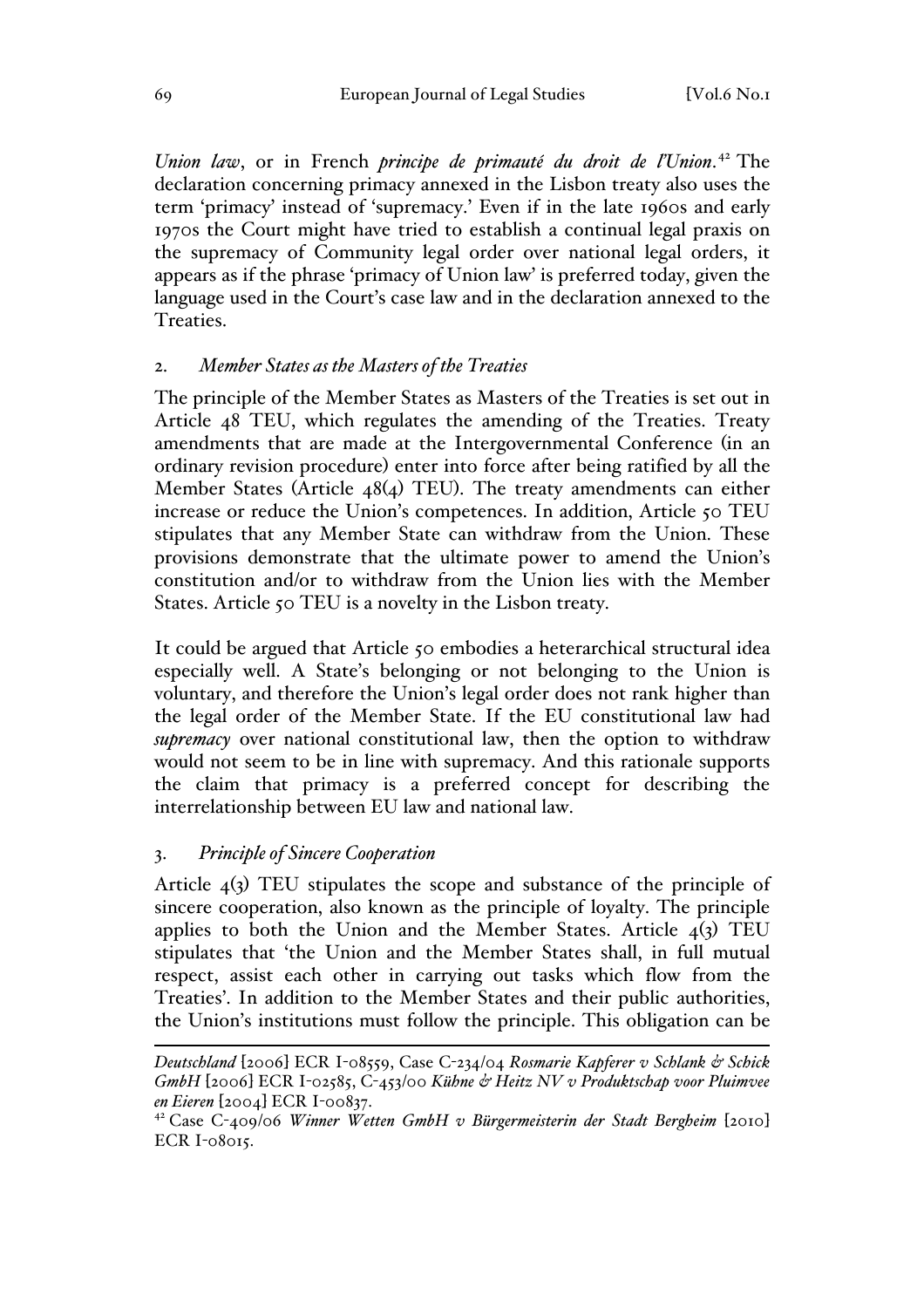seen to include the requirements arising from the principles of subsidiarity and proportionality. Since the commitment to loyalty is not restricted to the Member States only, the principle of sincere cooperation can be seen to express a heterarchical structure of the EU legal order. Without the principle of sincere cooperation, the binding nature of Union law would lose its meaning, or in other words, be inflated. The principle of primacy would also lose its impact. The principle of primacy and the principle of sincere cooperation are closely connected, and both foster the effectiveness of Union law.

### IV.PRINCIPLES OF HETRARCHICAL STRUCTURES: ECHR REGIME – NATIONAL LAW

*Constitutional Status of ECHR Convention System in National Legal Orders*. In the case of *Loizidou*, the European Court of Human Rights (ECtHR) has stated that the Convention is a 'constitutional instrument of European public order'.<sup>43</sup> It is not entirely clear, however, whether the ECHR has a constitutional status in all of the judicial systems of its contracting parties.44 The manner of incorporation of the ECHR (or of international treaties in general) varies. Some countries have a monist system, while others have a dualist one. Regardless of the manner in which the Convention is accepted into the national legal orders, the ECHR has the status of a binding international treaty and the Convention's norms become part of the national legal orders. The hierarchical status of the Convention varies among the contracting parties and the Convention affects those contracting parties which are Member States of the EU, also via EU law.45

The ECHR concerns human rights issues only and therefore represents a functionalised legal regime. If and when the ECHR is considered constitutional by nature, one needs to keep in mind that the Convention has no effect on other parts of the constitutions of the contracting parties other than human rights and fundamental rights and their monitoring systems.

It is reasonable to start by noticing that some scholars find it quite problematic to refer to the ECHR as a constitutional document. One

 <sup>43</sup> *Loizidou v Turkey* App no 15318/89 (ECtHR, 23 March 1995), para 75.

<sup>44</sup> Helen Keller and Alec Stone Sweet (eds), *A Europe of Rights – The Impact of the ECHR on National Legal System*s (OUP 2008). <sup>45</sup> Matti Pellonpää and others, *Euroopan Ihmisoikeussopimus* (Talentum 2012) 47–50;

Helen Keller and Alec Stone Sweet, 'Assessing the Impact of the ECHR on National Legal Systems' in Helen Keller and Alec Stone Sweet (eds), *A Europe of Rights – The Impact of the ECHR on National Legal System*s (OUP 2008) 683.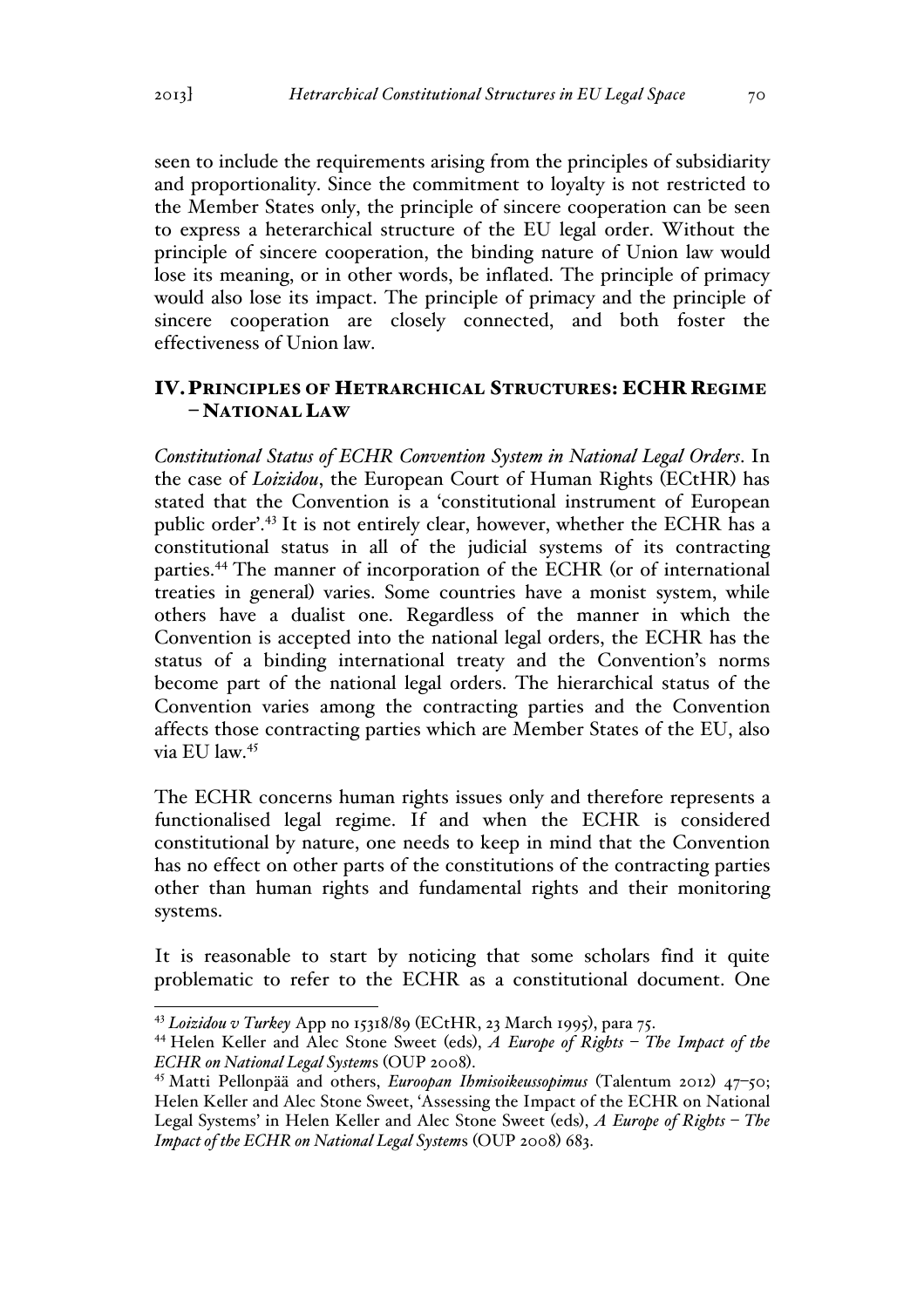problematic aspect is the lack of a separation of powers in the ECHR Convention system. The ECtHR functions as a judiciary but the contracting parties act as both the legislature (as the constitutional assembly) and the executive quarter.<sup>46</sup>

The status of the ECHR varies considerably from one Contracting Party to another. Some contracting parties recognise that the Convention has a constitutional status within their legal order. For example, nowadays Austria finds this as an indisputable fact. $47$  The Austrian Constitutional Court has stated directly that the ECHR has been elevated to constitutional status. However, the Austrian Constitutional Court has set limits on the authority of the ECHR by declaring that the state authorities are bound to the constitutional principle of state organisation even if there would be a discrepancy between them and the Convention ('*An die verfassungsrechtlichen Grundsätze der Staatsorganisation ist der Gerichtshof aber auch im Falle eines Widerspruches zur Konvention gebunden*'). <sup>48</sup> In the Netherlands, the ECHR even has supraconstitutional status.<sup>49</sup> This Article resembles much the principle of primacy in EU law: both of them lead to the non-application of contradicting national provision but do not nullify the provision in question.

In Finland, the ECHR has been incorporated into national legislation and it has the formal status of ordinary law, but the ECHR is seen to have constitutional status only indirectly, because the provisions of the ECHR have had a great influence on the Finnish fundamental rights reform in 1995 where ECHR provisions were used as examples for new Finnish fundamental rights provisions.<sup>50</sup> Similarly, Norway and Sweden enacted new statutes in order to fill gaps in their constitutions with respect to the

 <sup>46</sup> Evert Albert Alkema, 'The European Convention as a Constitution and its Court as a Constitutional Court' in Paul Mahoney and others (eds) *Protection des Droits de l'Homme: La Perspective Européenne, Protecting Human Rights: The European Perspective – Studies in memory of Rolv Ryssdal* (Carl Heymanns, 2000) 45, 62.

<sup>47</sup> Daniela Thurnherr, 'The Reception Process in Austria and Switzerland' in Helen Keller and Alec Stone Sweet (eds), *A Europe of Rights – The Impact of the ECHR on National Legal System*s (OUP 2008) 325.

<sup>&</sup>lt;sup>48</sup>Collection number 11500 (Austrian Constitutional Court, 14 October 1987) 3-5 <http://www.ris.bka.gv.at/Dokumente/Vfgh/JFR\_10128986\_86B00267\_01/JFR\_10128 986\_86B00267\_01.pdf> accessed 4 May 2013. See also Nico Krisch, 'The Open Architecture of European Human Rights Law' (2007) LSE Law, Society, and<br>Economy Working Papers  $\frac{1}{2007}$ ,  $\frac{1}{5}$ Economy Working Papers 11/2007, 15 <http://www.lse.ac.uk/collections/law/wps/WPS11-2007Krisch.pdf> accessed 4 May 2013.

<sup>49</sup> The Dutch Constitution of 1983 Article 94.

 $5^\circ$  Pellonpää and others (n 45) 79.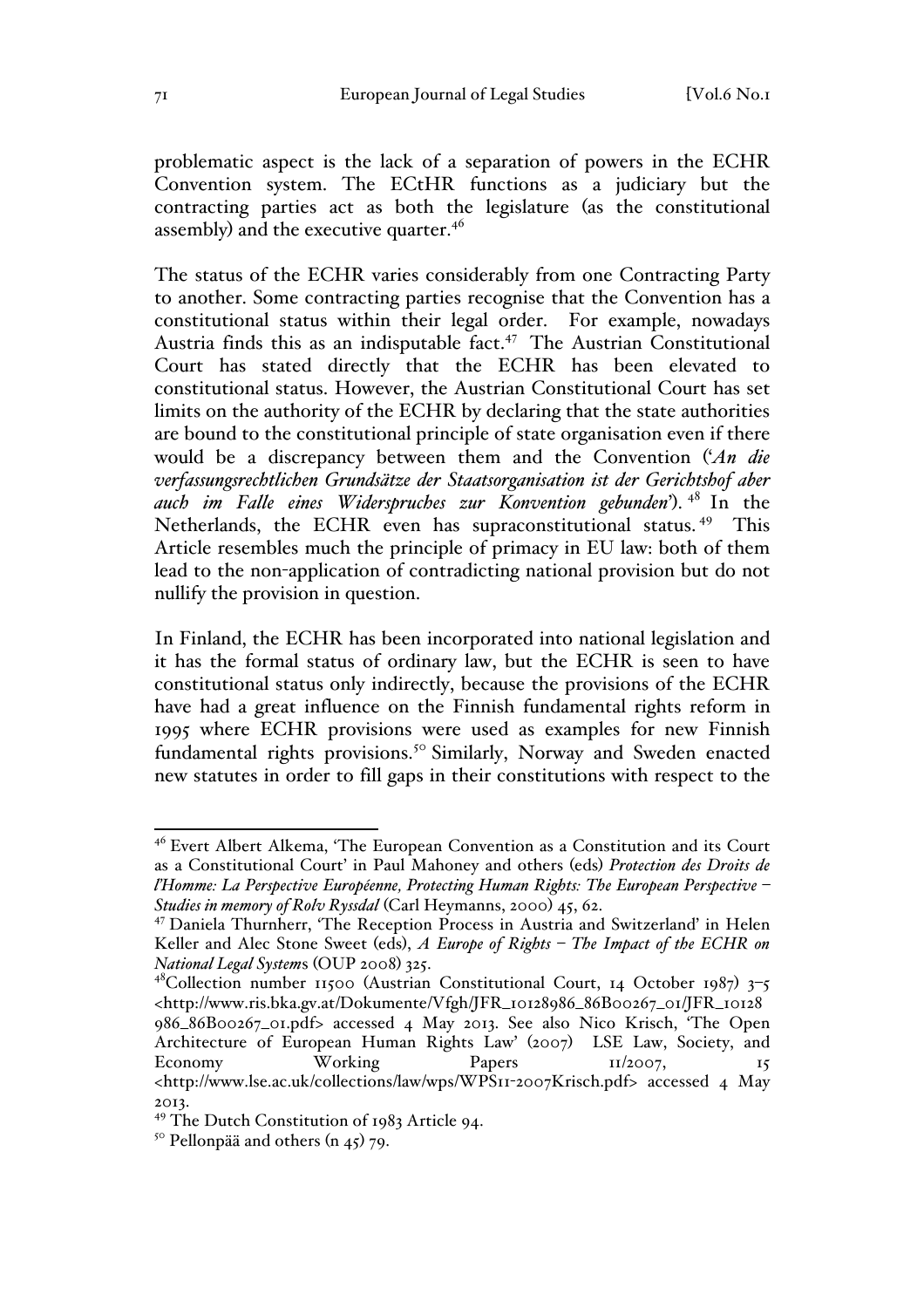#### $ECHR.<sup>51</sup>$

In the Spanish constitution, the ECHR is ranked below the national constitution but above (conflicting) national statutes (Articles 95 and 96 of the Spanish Constitution). As far as basic rights are concerned, the Spanish constitution stipulates that the provisions concerning fundamental rights and liberties will be interpreted in conformity with the international treaties, especially ECHR, which Spain has ratified (Article 10 of Spanish Constitution).<sup>52</sup> In Italy, the ECHR has the status of ordinary law.<sup>53</sup>

Helen Keller and Alec Stone Sweet have assessed the impact the ECHR has on national legal orders. Even though it might seem rational at first glance that the reception of the ECHR would be more effective in monist countries than in dualist countries, Keller and Sweet argue that *ex ante* there is no causal linkage between the monist or dualist posture of a state and the effective reception of the ECHR. The effectiveness of the reception of the ECHR also depends on what kind of hierarchical status is given to the ECHR in national legal orders, which reflects the potential constitutional status of the ECHR. However, what really defines the constitutional status of the ECHR is the judicial practice of state parties, and not so much how the ECHR has been incorporated into the legal order.54

Regardless of the fact that the ECHR constitutes some kind of surrogate Bill of Rights and that it protects more of a minimum standard of human rights and is seen as having a complementary or supplementary role in the national system of protection of rights, the ECHR may be considered to have a constitutional status in the legal orders of the contracting parties.<sup>55</sup> The impact of the incorporation of ECHR into national legal orders and the way the ECHR regime operates after its transformation through Protocol no 11 (individual application procedure) supports the claim that

<sup>&</sup>lt;sup>51</sup> Ola Wiklund, 'The Reception Process in Sweden and Norway' in Helen Keller and Alec Stone Sweet (eds), *A Europe of Rights – The Impact of the ECHR on National Legal System*s (OUP 2008) 182–184; Alec Stone Sweet, 'The European Convention on Human Rights and National Constitutional Reordering' (2012) 33 Cardozo L Rev 1859, 1865.

<sup>&</sup>lt;sup>52</sup> The Spanish Constitution of 1978. See also Mercedes Candela Soriano, 'The Reception Process in Spain and Italy' in Helen Keller and Alec Stone Sweet (eds), *A Europe of Rights – The Impact of the ECHR on National Legal System*s (OUP 2008) 403– 404; Krisch (n 48) 6.

 $53$  Candela Soriano (n 52) 403-406.

<sup>54</sup> Keller and Stone Sweet (n 45) 682–86.

 $55$  ibid 701–06.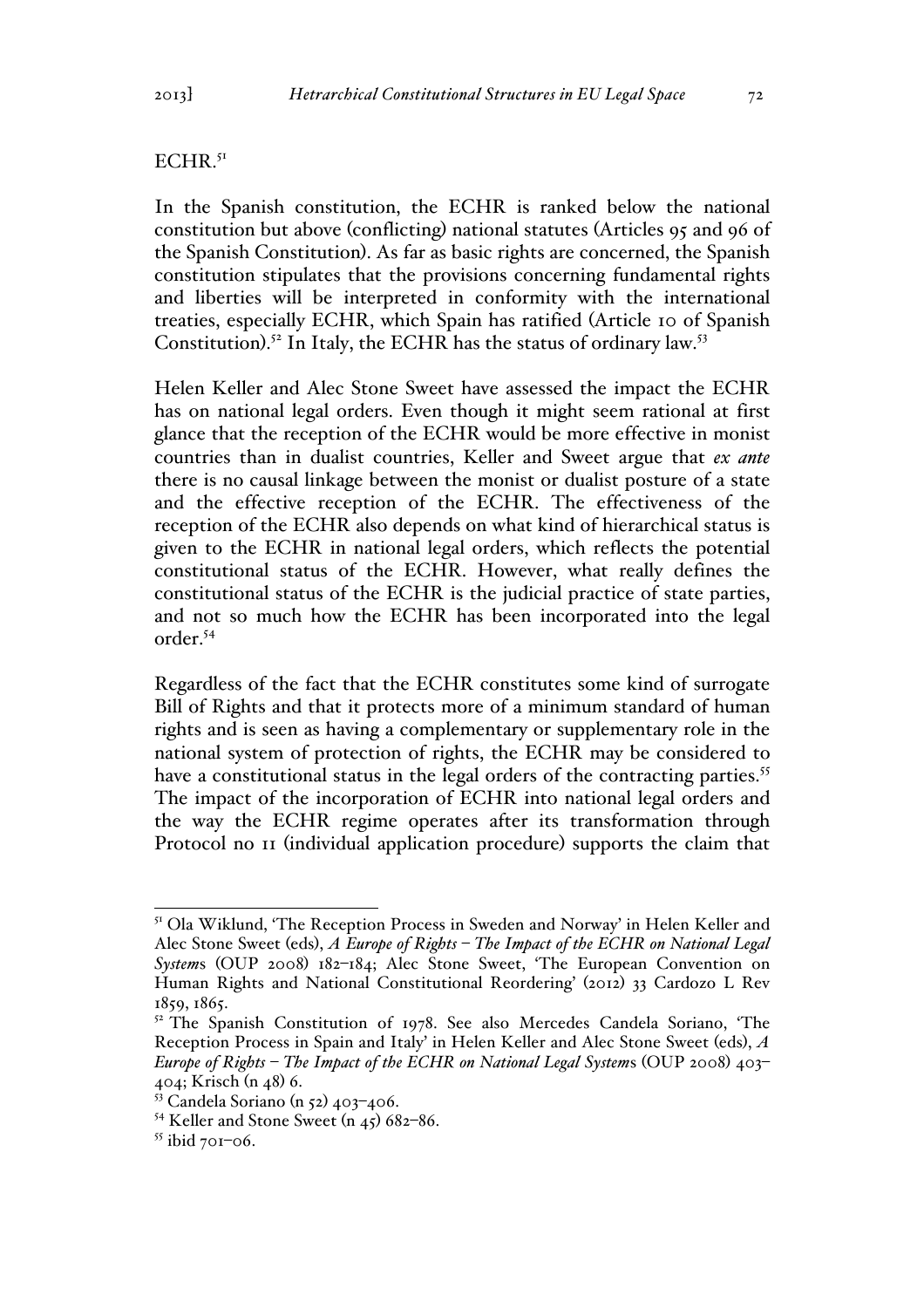the ECHR Convention system would be constitutional in nature.<sup>56</sup>

Some principles of the ECHR regime seem to be essentially heterarchical. These are the doctrine of margin of appreciation (and proportionality analysis) and the doctrine on equivalent protection. Margin of appreciation is a doctrine that enables flexible co-operation between national legal orders and the ECHR regime when the State Parties restrict the Convention rights. The doctrine leaves room for State Parties to strike a balance between the common good of society and the rights of individuals,<sup>57</sup> as there is room for the national authorities to determine whether an interference with the right is 'necessary in a democratic society'.<sup>58</sup> The state parties are free to choose the measures they adopt to fulfil the obligations deriving from the ECHR.<sup>59</sup> The extent of the discretion varies in relation to different Articles of the Convention, depending on how detailed the text of the Article is.<sup>60</sup> Moreover, the principle of proportionality imposes limits on the margin of appreciation. The doctrine has been developed in order to strike a balance between national views on human rights and the uniform application of the Convention. $6I$ 

Margin of appreciation relates also to a methodological issue concerning the interpretation of the Convention as a living instrument. This type of *evolutive interpretation* was developed against the background of the Second World War. The intention behind it was to give flexibility to the interpretation of the Convention, bearing in mind that situations which the drafters of the Convention could not have foreseen might evolve in the future. $62$ 

In *Tyrer*, the ECtHR stated that 'the Convention is a *living instrument* which, as the Commission rightly stressed, must be interpreted in the light of present-day conditions'. In the *Tyrer* case, a juvenile court in UK had

 $56$  Stone Sweet (n 51) 1859–860.

<sup>57</sup> Murat Tümay, 'The "Margin of Appreciation Doctrine" Developed by the Case Law of the European Court of Human Rights' (2008) 5 Ankara L Rev 201, 201.

<sup>&</sup>lt;sup>58</sup> Jeffrey A Brauch, 'The Margin of Appreciation and the Jurisprudence of the European Court of Human Rights: Threat to the Rule of Law' (2004–2005) 11 Columbia J Eur L 113, 116.

<sup>59</sup> "*Relating to certain aspects of the laws on the use of languages in education in Belgium" v Belgium* (Merits) App no 1474/62, 1677/62, 1769/63, 1994/63, 2126/64 (ECtHR, 23 July 1968), para 10.<br><sup>60</sup> Brauch (n 58) 120.

<sup>61</sup> Yutaka Arai-Takahashi, *The Margin of Appreciation Doctrine and the Principle of Proportionality in the Jurisprudence of the ECHR* (Intersentia 2001) 2–3.

 $62$  Tümay (n 57) 209-210; Alastair Mowbray, 'The Creativity of the European Court of Human Rights'(2005) 5 Human Rights L Rev 57, 58.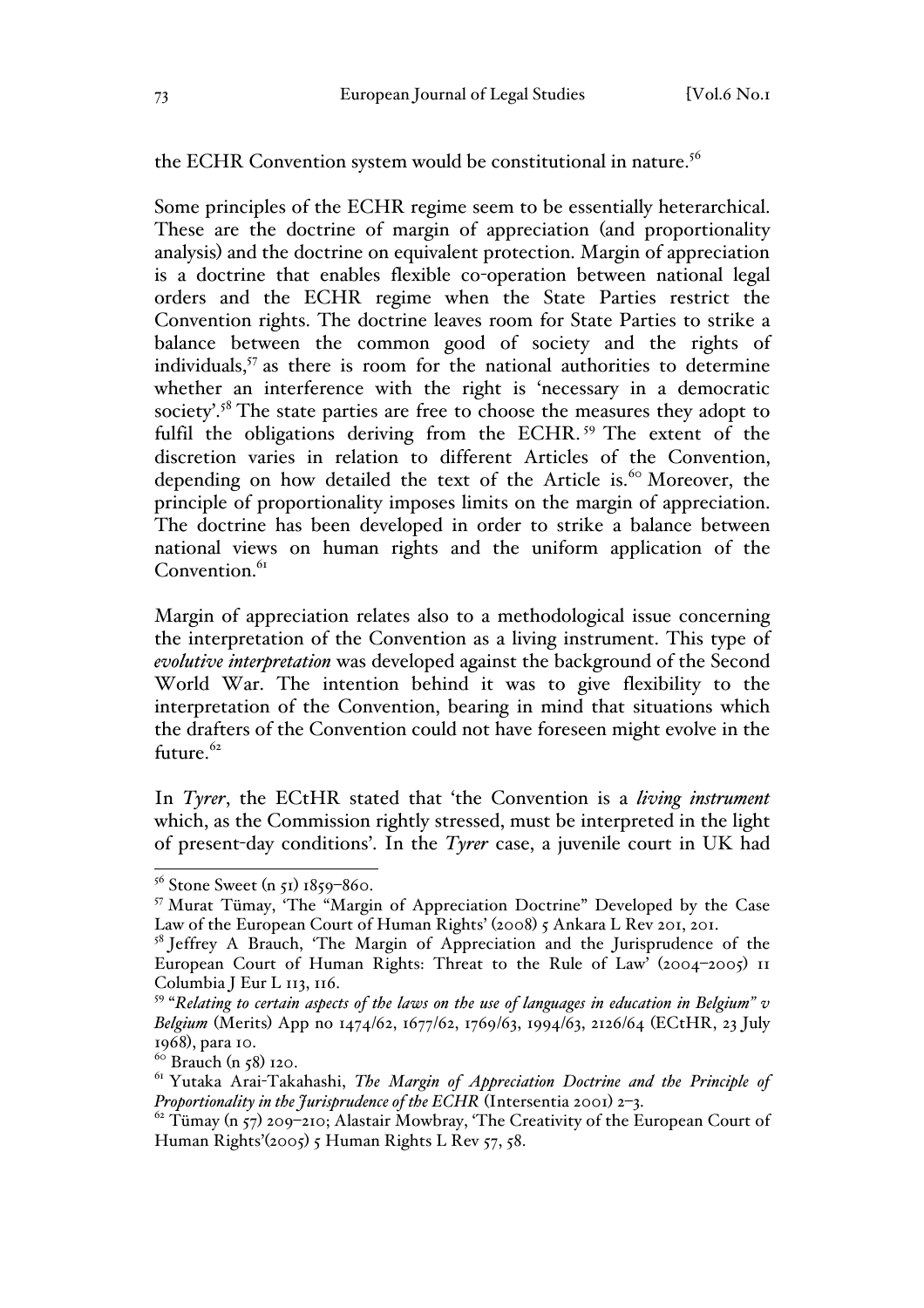sentenced a fifteen-year-old citizen to birching. The ECtHR evaluated whether birching would constitute inhuman and degrading punishment within the meaning of Article 3 of the Convention. The ECtHR stated that even if judicial corporal punishment would have strong deterrent effects, the Court must be influenced by the 'developments and commonly accepted standards in the penal policy of the Member States', thus relying on the methodology of the Convention as a living instrument. The Court found that the use of the judicial corporal punishment of birching constituted a breach of Article  $\alpha$  of the Convention.<sup>63</sup> The methods of interpretation of the Convention can be described as both dynamic and evolutive, and practical and effective. <sup>64</sup> The evolutive and dynamic approach supports the ECtHR's case law on margin of appreciation because if there were no room for discretion the Convention parties could not interpret the Convention in a dynamic and evolutive fashion.

It needs to be kept in mind that even though the Convention needs to be interpreted in a dynamic and evolutionary way, the interpretation must be tied to the text of the Convention. There are also limitations to the margin of appreciation. The ECtHR has tried to bring clarity to the doctrine by introducing a balancing of the importance of the right with the importance of the restriction. The margin is narrower if, for example, free speech, and especially free political speech, is restricted.<sup>65</sup> By contrast, the margin is wider when a state restricts a right in order to protect national security.<sup>66</sup> The more consensus there is between the ECHR member states on a particular issue, the narrower the margin of appreciation is on that issue. By the same token, diversity in understanding a particular issue increases the margin of appreciation. This latter limitation is, to some extent, difficult to determine precisely. Is there a need for European consensus or international consensus? When is consensus at hand, when can we recognise it, and ultimately, who decides?<sup>67</sup> Margin of appreciation expresses acceptance of pluralism of legal orders and it enables flexible cooperation between the legal orders. Thus, margin of appreciation could be seen to represent a heterarchical constitutional structure pertaining between the ECHR Convention system and national legal orders.

 <sup>63</sup> *Tyrer v The United Kingdom* App no 5856/72 (ECtHR, 25 April 1978), paras 30–35.

<sup>64</sup> *Christine Goodwin v The United Kingdom* App no 28957/95 (ECtHR, 11 July 2002), para 74.

<sup>&</sup>lt;sup>65</sup> Brauch (n 58) 148, 126–27.

 $^{66}$  Klass and Others v Germany App no  $5029/71$  (ECtHR, 6 September 1978), paras 49–50, 59–60. See also Brauch (n 58) 127.

<sup>&</sup>lt;sup>67</sup> Brauch (n 58) 128, 144–145. See also Ignacio de la Rasilla del Moral, 'The Increasingly Marginal Appreciation of the Margin-of-Appreciation Doctrine' (2006) 7 German L J 611, 617.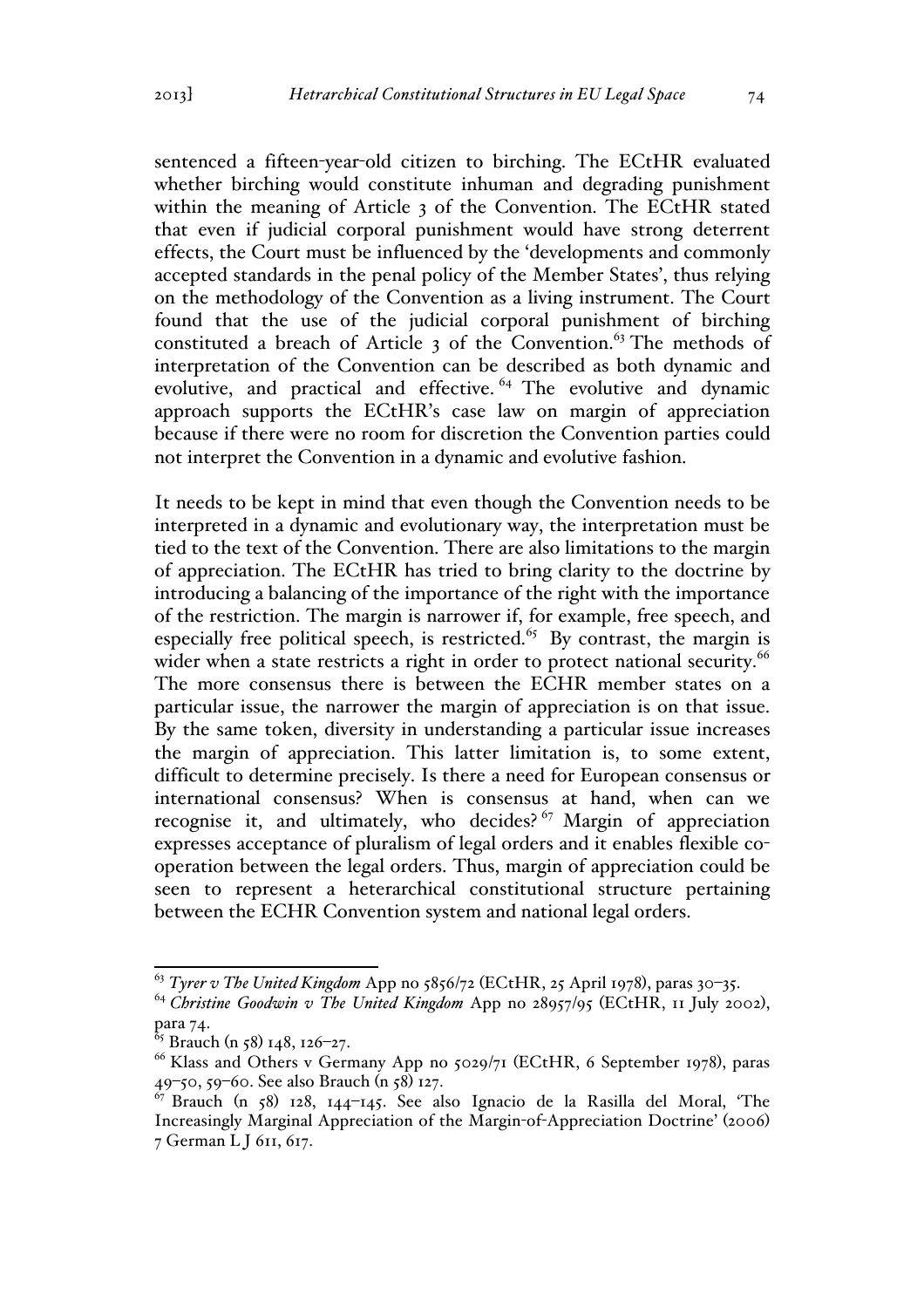## V. INTERRELATIONSHIP OF EU LAW AND ECHR CONVENTION **SYSTEM**

Protection of fundamental and human rights entered into EU law as a result of the supremacy/primacy case law. The protection of fundamental and human rights in Union law increases the acceptability of the primacy doctrine<sup>68</sup> by assuring the Member States that the Community guarantees fundamental and human rights while Community law is applied.

# 1. *Current Interrelationship of EU Law and the ECHR Convention System – The Situation Before the EU's Accession to the ECHR: Doctrine of Equivalent Protection*

In the *Kadi* case the CJEU has given guidelines concerning the interrelationship of Union law and international law from the Union's perspective. The Union must respect international law<sup>69</sup>. However, from the CJEU's perspective, the Union's constitutional principles have primacy over international law obligations '[…] an international agreement cannot have the effect of prejudicing the constitutional principles of the EC Treaty, which include the principle that all Community acts must respect fundamental rights, that respect constituting a condition for their lawfulness  $\left[\ldots\right]^{70}$ 

The CJEU's rulings are effective only within the Union's municipal legal order. Therefore, conflicts in the obligations of the Member States of the Union in the arena of international law will be solved by the rules of public international law.<sup>71</sup> This means that a separation must be made between conflicts of Union law and international law within the Union legal order and of those possible conflicts the Member States face because the Member States ought to respect both their obligations to the Union and the obligations deriving from other international treaties. This also means that CJEU can give judgments concerning the interpretation of EU law but the EU Member States need to ensure that they comply with their obligations deriving from both EU law and international law.

The rules of public international law can be found in the Vienna

 <sup>68</sup> Elizabeth Defeis, 'Dual System of Human Rights: The European Union' (2007– 2008) 14 ILSA J Intl & Comparative L 1, 2.

<sup>69</sup> Joined Cases C-402/05 P and C-415/05 P *Yassin Abdullah Kadi and Al Barakaat International Foundation v Council of the European Union and Commission of the European Communities* [2008] ECR I-06351, para 291.

 $7^\circ$  ibid para 285.

<sup>71</sup> *Kadi and Al Barakaat International Foundation v Council of the European Union and Commission of the European Communities* [2008] ECR I-06351, Opinion of AG Poiares Maduro, para 39.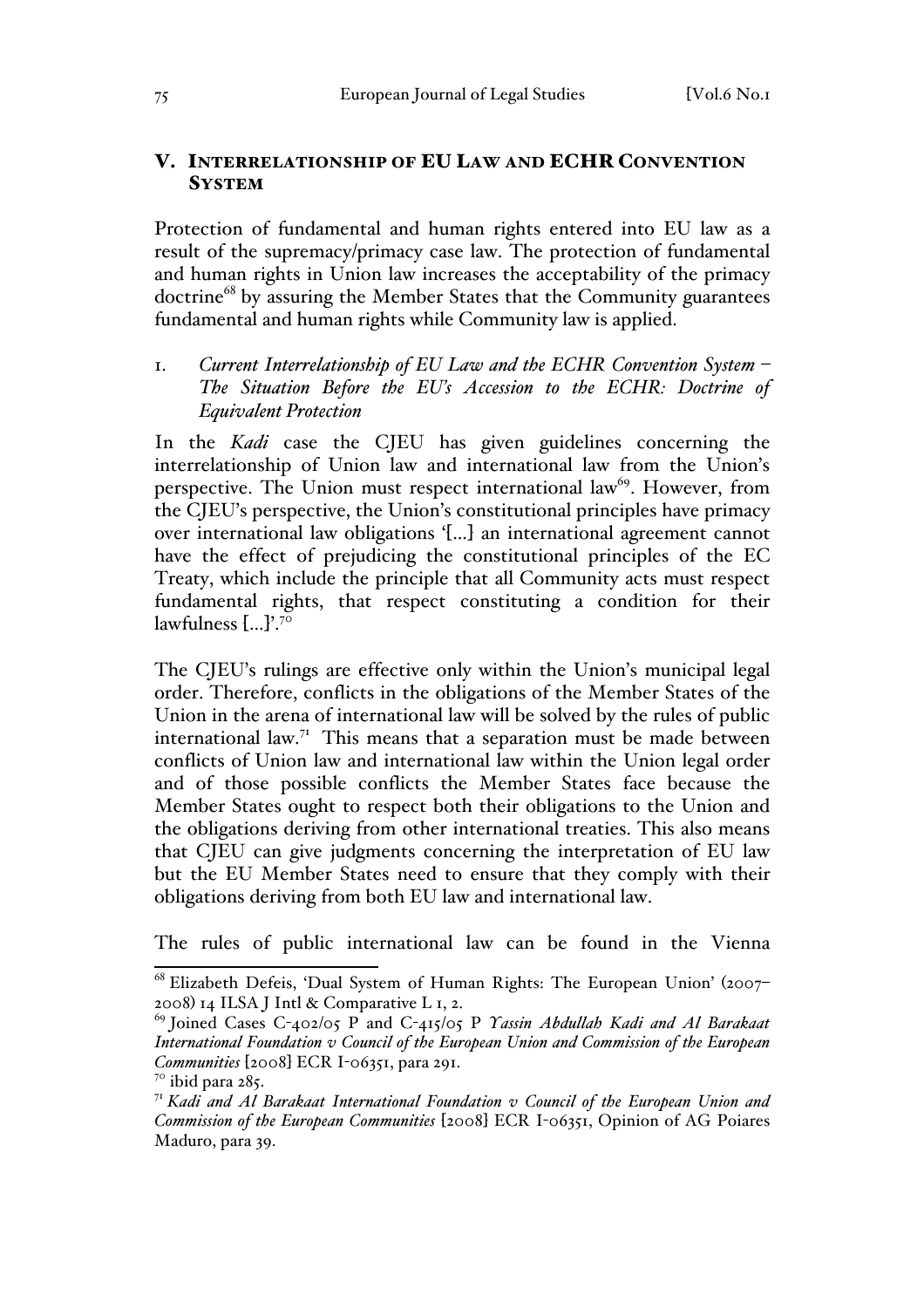Convention on the Law of Treaties<sup> $72$ </sup> (VCLT) for example. The VCLT applies to treaties made between states (Article 1)<sup>73</sup>. According to Article 27 of VCLT, 'a party may not invoke the provisions of its internal law as justification for its failure to perform a treaty'. Therefore it can be argued that a Member State of the EU cannot invoke regional Union law provisions, which are directly applicable or have been implemented by the Member States, as justification for its failure to perform some other obligations it has based on international treaty. Since EU law can be perceived to be an integral part of the Member States' legal orders, the interpretation that Union law could be parallel with Member States' domestic law within the scope of Article 27 VCLT can be seen as a valid argument.

Article 351 of TFEU regulates the status of agreements that are concluded before 1 January 1958, or for acceding States, before the date of their accession. The rights and obligations arising from those agreements are not affected by the provisions of the Treaties.74 This means that if a EU Member State has ratified the ECHR before its EU membership, there will be no changes to the obligations deriving from the ECHR Convention system. However, the EU Member States are obliged to 'take all appropriate steps to eliminate the incompatibilities established' (Article 351(2) TFEU). This provision expresses the more general principle of loyalty. EU Member States ought to realise their obligations deriving from both EU law and international law to the fullest. Article 351 TFEU and the embodiment of the principle of loyalty it contains demonstrates heterarchical constitutional structures between EU law and international law from the EU law perspective.

The ECtHR has had cases concerning the question of whether an EU Member State has violated the ECHR by simply implementing Union law.<sup>75</sup> In *Matthews,* the ECtHR stated that even though EU Member States have subsequent obligations arising from the Union treaties, they still have the responsibility to execute their obligations arising from the ECHR.76 In *Bosphorus,* the ECtHR stated:

 <sup>72</sup> UN Treaty Series, Registration Number I-18232.

<sup>&</sup>lt;sup>73</sup> The Convention applies only to those treaties that are concluded after the entry into force of the VCLT (Article 4) 27 January 1980.

<sup>74</sup> See also Magdalena Ličková, 'European Exceptionalism in International Law'  $(2008)$  19 J Intl L 463, 471-75.

<sup>75</sup>*Matthews v the United Kingdom* App no 24833/94 (ECtHR 18 February 1999); *Bosphorus Hava Yollari Turizm ve Ticaret Anonim Sirketi v Ireland* App no 45036/98 (ECtHR, 30 June 2005). See also Ličková (n 74) 479–482.

<sup>76</sup> *Matthews* (n 75) paras 32–35. See also Ličková (n 74) 480.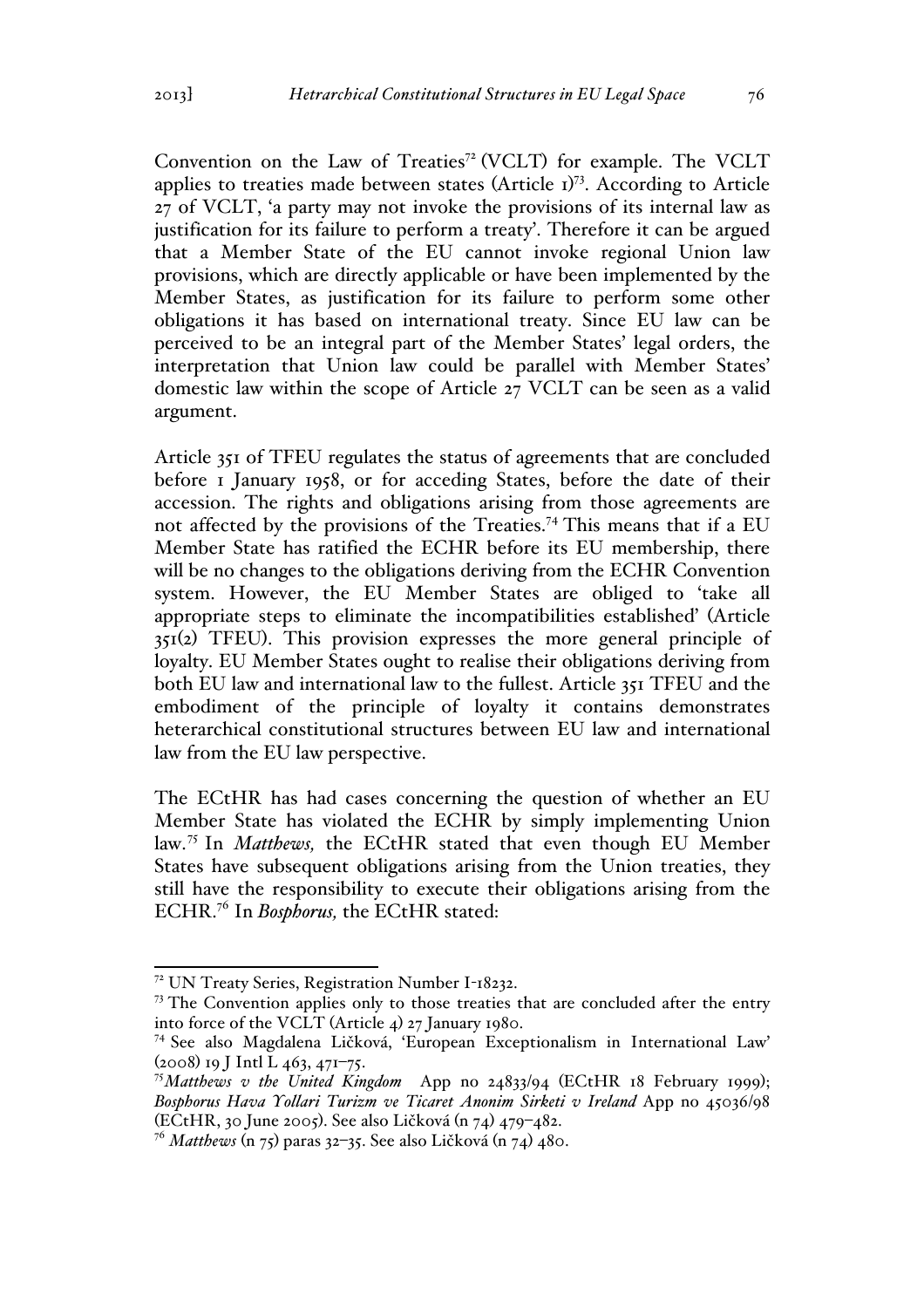[A] Contracting Party is responsible under Article 1 of the Convention for all acts and omissions of its organs regardless of whether the act or omission in question was a consequence of domestic law or of the necessity to comply with international legal obligations. (…) The state is considered to retain Convention liability in respect of treaty commitments subsequent to the entry into force of the Convention.<sup>77</sup>

This conclusion is consistent with the Article 351 TFEU described above.

In the *Bosphorus* case, the ECtHR also created a doctrine of equivalent protection of human rights according to which state actions taken in compliance with legal obligations such as those deriving from Union membership are justified as long as the organisation in question is considered to protect fundamental rights. The protection must cover both the substantive guarantees and the mechanisms controlling their observance. The protection ought to be considered as at least equivalent to that for which the Convention provides. If the protection provided by the organisation is seen to be equivalent, the presumption will be that a state has not departed from the requirements of the Convention when it does no more than implement legal obligations deriving from its membership in the organisation. The ECtHR has specifically stated that protection of fundamental rights in EU law can be considered equivalent to that of the Convention system.<sup>78</sup>

It is worth noting that any such equivalence is not considered to be continual unconditionally. Any findings of equivalence can be reviewed if there are relevant changes in the protection of fundamental rights. A presumption of equivalence can be rebutted if the protection of Convention rights is seen to be manifestly deficient when considered in the light of the circumstances of a particular case. The equivalence of EU law with the ECHR that was found in the *Bosphorus* case was reasoned *inter alia* by stating that the Charter might become part of the Union's primary law.<sup>79</sup> Since the Charter nowadays has the same legal value as the Treaties, the presumption of equivalence is arguably quite strong.

It could be argued that nowadays the presumption of equivalence symbolises a heterarchical structure between the EU legal order and the ECHR Convention system. It has brought flexibility to the interrelationship of these two European legal systems by the presumption

 <sup>77</sup> *Bosphorus* (n 75) paras 153–54.

<sup>&</sup>lt;sup>78</sup> ibid paras 155–56, 165.

<sup>79</sup> ibid paras 155–56, 159.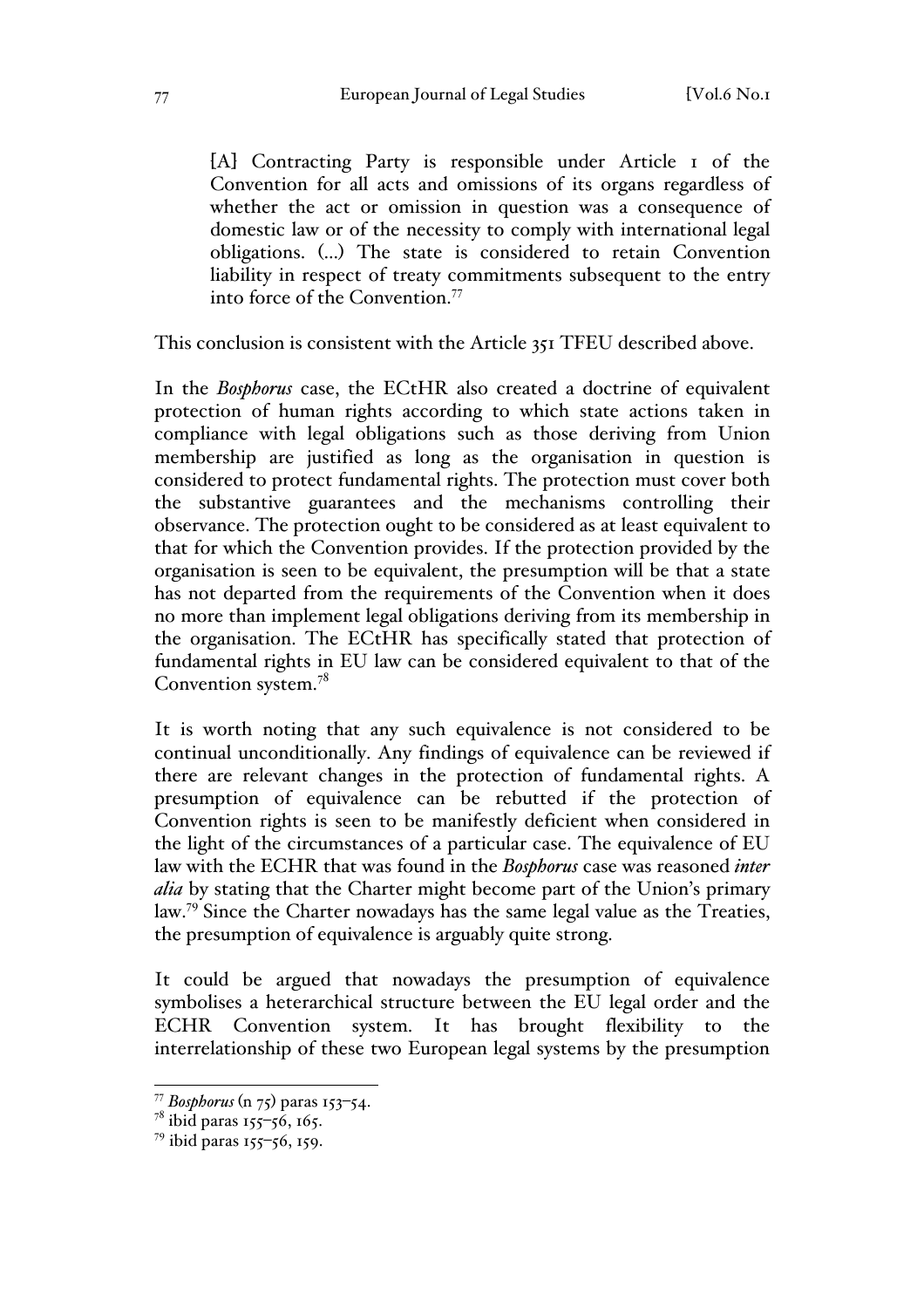that the EU does respect fundamental and human rights because it is founded by the Member States as the framework for co-operation and because the legitimacy of EU law is ultimately reliant on the approval of the Member States.

# 2. *The Relationship between EU Law and the ECHR after the EU's Accession to the Convention: Normalisation and Margin of Appreciation*

According to Article 6(2) TEU, the Union shall accede to the ECHR. The Steering Committee for Human Rights has given a report to the Committee of Ministers concerning the Union's accession to ECHR.<sup>80</sup> The next presentation is heavily based on that report. As far as possible, the Union ought to have the same rights and obligations as the other Contracting Parties.<sup>81</sup> Accession to the ECHR would mean that all acts, measures and omissions of the Union, will be subject to the control exercised by the ECtHR, $^{82}$  and that the decisions of the ECtHR, in cases to which EU is a party, will be binding on all of the EU's institutions, including the CJEU. $83$ 

The case law concerning the presumption of equivalence that was established in the *Bosphorus* case might come to lose its meaning in relation to EU law. If the presumption of equivalence were to remain, it would establish unequal standing between the different parties, because EU would be privileged by it.<sup>84</sup> The ECtHR might renounce the *Bosphorus* case law after EU's  $\arccos$  accession<sup>85</sup> which would bring EU in line with the other parties of ECHR. This might be preferable following already from the Draft Accession Agreement explanatory report, according to which the Convention control mechanism should be applied to the EU, as a main

<sup>80</sup> Steering Committee for Human Rights, 'Report to the Committee of Ministers on the Elaboration of Legal Instruments for the Accession of the European Union to the European Convention on Human Rights' CDDH(2011)009. There are disagreements on the content of the draft. See also Friends of Presidency (FREMP), 'Accession of the EU to the ECHR: Working Document from the Presidency' (DS  $1675/11$ ).<br><sup>81</sup> Steering Committee for Human Rights (n 80) 16, 19.

 $82$  ibid 15.

 $83$  ibid 18.

<sup>84</sup> Xavier Groussot, Tobias Lock and Laurent Pech, 'EU Accession to the European Convention on Human Rights: a Legal Assessment of the Draft Accession Agreement of  $I_4$ <sup>th</sup> October 2011'(2011) 218 Eur Issues 1, 4; Tobias Lock, 'The ECJ and the ECtHR: The Future Relationship between the Two European Courts' (2009) 8 L and Practice of Interl Courts and Tribunals 375, 395.

 $85$  Lock (n 84) 396; Laurent Scheeck, 'The Relationship between the European Courts and Integration through Human Rights' (2005) 65 Zeitschrift für Ausländishes Öffentliches Recht und Völkerrecht 837, 862.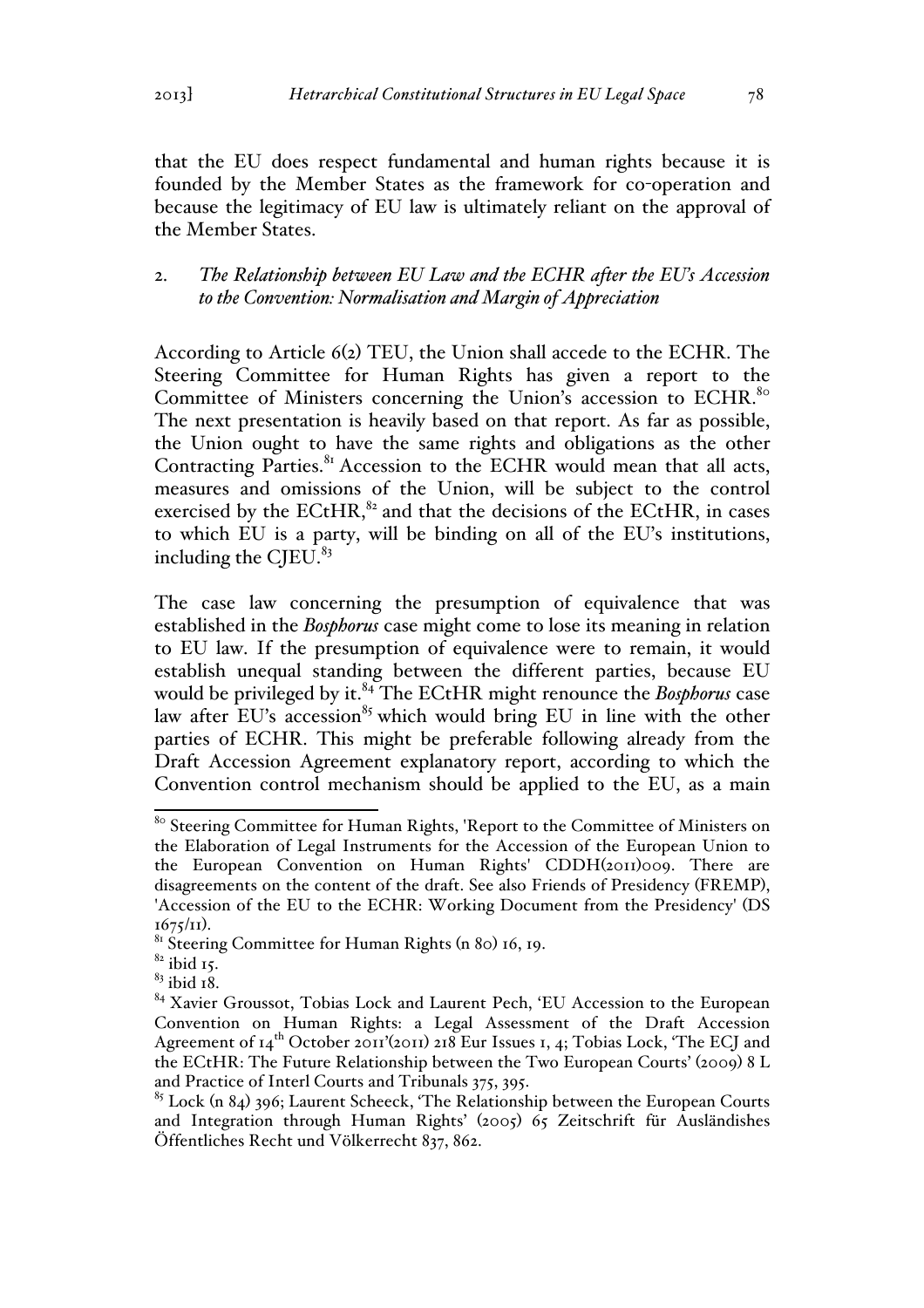rule, in the same way as it applies to the other contracting parties.<sup>86</sup> The Draft Accession Agreement remains unclear on the matter, which means that the ECtHR can return to the issue later on. $87$ 

The Draft Accession Agreement enables the ECtHR to review EU primary law.88 The Court could, however, only investigate whether EU law is compatible with the Convention. In other words, it could not declare provisions of EU law invalid. This means that the exclusive jurisdiction and interpretative autonomy of EU law would remain with the CJEU. $89$  The Draft Accession Agreement also clarifies circumstances in which the CJEU can review EU law-related cases before of the review of the ECtHR. The main rule is that the applicant must exhaust only the remedies in the legal order of the main respondent, whether it is the EU or an EU Member State, but not the remedies of the co-respondent. If the EU is the main respondent, the applicant must first exhaust all remedies in the EU legal order, which are the general court and the CJEU. If the EU is a corespondent (meaning that the main respondent is an EU Member State; the status of co-respondent is voluntary), the CJEU can review the case before the ECtHR reviews it. Equally, if the EU is not a co-respondent in a case where an EU Member State is the main respondent, the CJEU cannot review the case. In such situations the only way the CJEU could have reviewed the case would be if a national court had asked for a preliminary ruling from the CJEU at an earlier stage during the national proceedings.90

If the Union's accession to the ECHR complies with this draft agreement made by the Steering Committee, the Union would have the same obligations as the State parties of the Convention. This could mean that there could be changes in the interpretation of some provisions of Union instruments. For example, human rights violations could be seen as an excuse to not surrender a person to another state based on the issue of a European arrest warrant (EAW), because EU law ought to comply with the ECHR<sup>91</sup>. Differences in national law, or regional transnational law,

 <sup>86</sup> Steering Committee for Human Rights (n 80) 16.

 $87$  Groussot, Lock and Pech (n 84) 9.

<sup>88</sup> Steering Committee for Human Rights (n 80) 7; Groussot, Lock and Pech (n 84) 9.

<sup>89</sup> Groussot, Lock and Pech (n 84) 9–10.

<sup>&</sup>lt;sup>90</sup> Steering Committee for Human Rights (n 80) 24-25; Groussot, Lock and Pech (n 84) 14–15.

<sup>91</sup> Case C-399/11 *Stefano Melloni v Ministerio Fiscal* (ECJ, 26 February 2013). In Melloni the CJEU considers the Framework Decision on the European Arrest Warrant to be compatible with the ECHR. See also Samuli Miettinen, 'CJEU judgment in C-399/11 Melloni: Member States may not offer a 'greater level of protection' than under the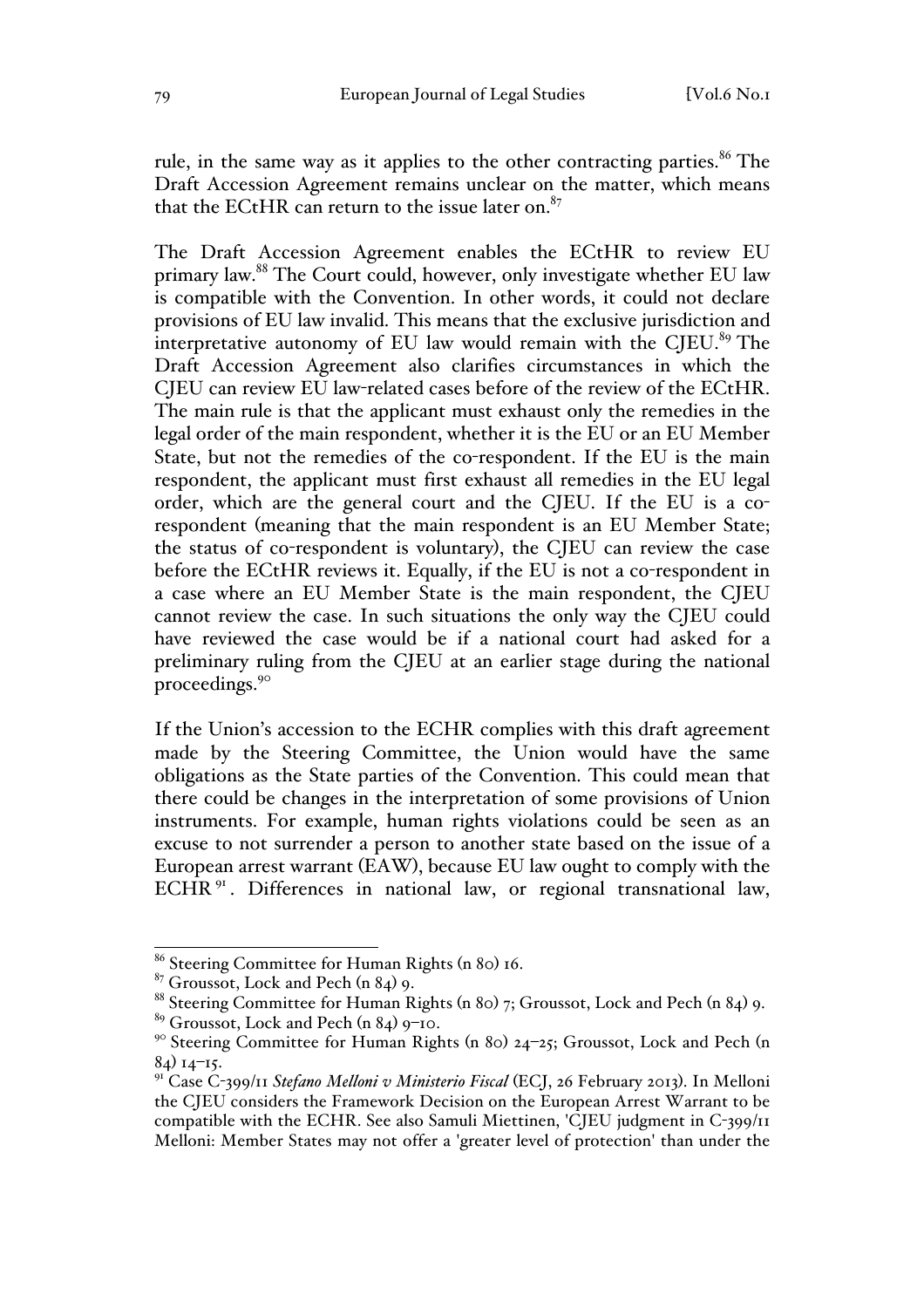compared to the Convention are not acceptable excuses for not complying with the Convention.

The whole idea of the Convention is to bring coherence to the protection of human rights in the European area. The Union's accession would enhance this coherence. $92$  Following accession, the doctrine on equivalent protection concerning EU law might get renounced by the ECtHR for the sake of equal standing of the Convention contracting parties. The EU's position as a contracting party would thus become normal when compared to the state parties. The Union would have negative and positive obligations arising from the Convention, and it would have the same margin of appreciation in fulfilling its obligations as the state parties have.

# VI. CONCLUSIONS

The various European legal systems are linked in complex ways. This contribution aimed to clarify some of those linkages. Constitutions at the European level have been given only some of the functions traditionally held by national constitutions. Given key differences between European and national constitutional functions, how should the norms described in the previous sections be modelled? This section reflects on the meaning and influence of heterarchical constitutional structures and draws some tentative conclusions. However, further study on their influence would be welcome. What is the purpose of such structures? How do these structures manifest themselves in different branches of law? Criminal law is used as an example when answering these questions because of its close connections to national sovereignty and constitutional law. Criminal law is also a good example because the principle of legality imposes fairly strict requirements for the ways in which criminal law may be applied.

EU constitutionalism differs from state constitutionalism in at least one vital aspect. State constitutionalism is about imposing limitations on the use of power and of hierarchical structures within the polity. EU constitutionalism is, in addition to these, about heterarchical constitutional structures between the EU polity and the individual Member States. Neither the Union nor the Member States occupy an absolute higher hierarchical level in the constitutional structure. Rather, the common constitutional framework for the Union and the Member States could be described as parallel, complementary or integral.

European Arrest Warrant' (*Research, Consultancy and Teaching in EU Law*, 26 February 2013) <http://miettinenlaw.com/author/samulimiettinenlaw/> accessed 15 March 2013. <sup>92</sup> Steering Committee for Human Rights (n 80) 16.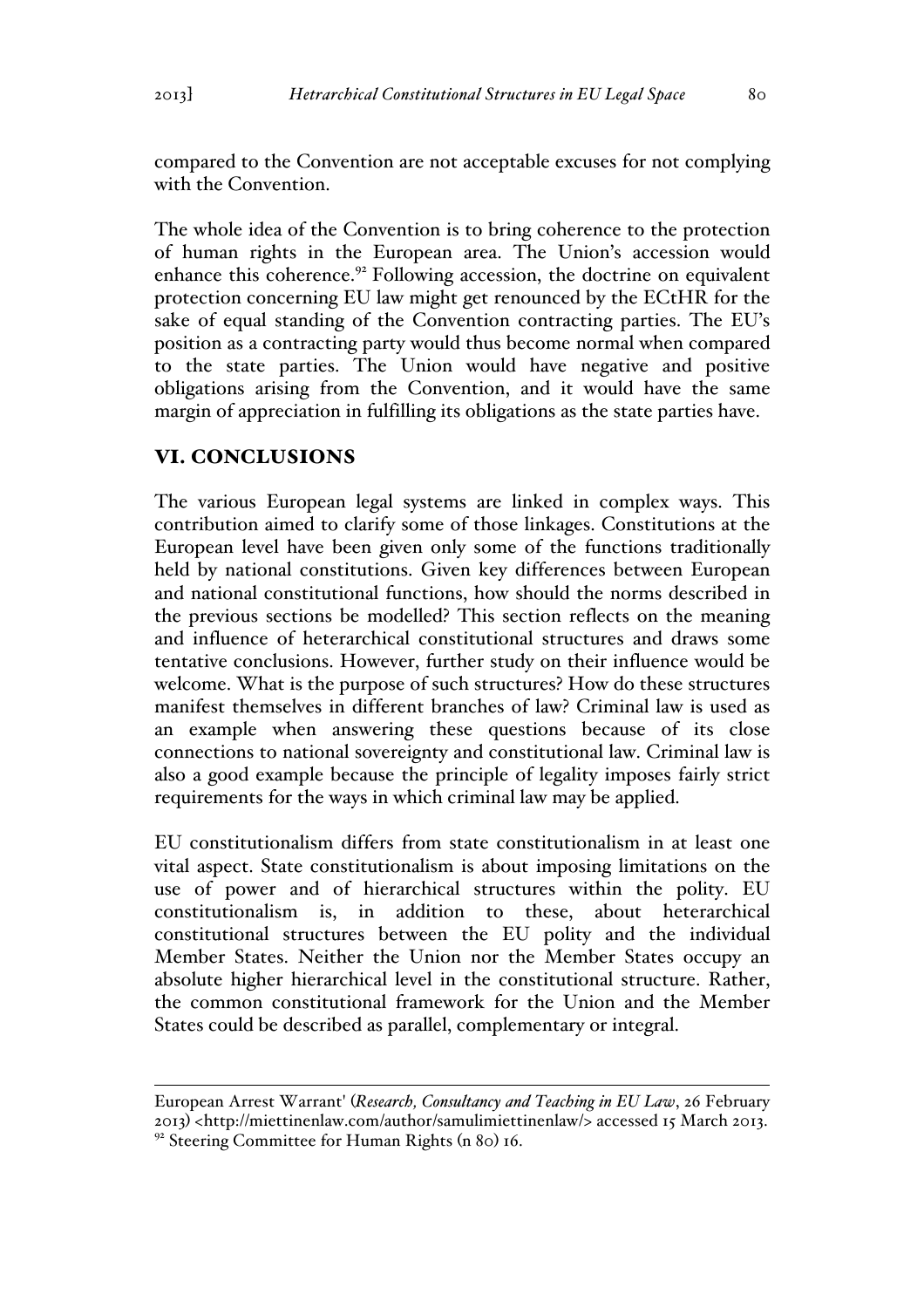The heterarchical constitutional principles described above, mainly the principle of primacy and the doctrine concerning margin of appreciation, aim at flexible co-operation between different legal orders. This reduces the need to create new rules simply to connect different constitutional orders. Heterarchical principles are principles properly so called: they are more open to case-specific interpretation than strict rules. This is both their strength, and their weakness.

A concept of *deep pluralism* has been used to describe a situation 'where actors of each legal order proceed without systemic regard for the coherence of the whole'.93 Flexible heterarchical constitutional structures which facilitate cooperation between the EU and its Member States contribute to deepening cooperation without clearly defining the constitutional relationship. Some preliminary steps have been taken towards a more clearly defined relationship. For example, the declaration concerning primacy has been annexed to the Lisbon Treaty. Article 6(2) TEU now explicitly stipulates that the Union shall accede to the ECHR convention.

Special characteristics of national constitutions can flourish within the European constitutional setting. Article  $4(2)$  TEU states that the EU respects the national identities of the Member States. Heterarchical constitutional principles emphasise voluntariness in the relationship between the EU and the Member States. Article 50 TEU makes it possible for the Member States to leave the Union.<sup>94</sup> Thus, EU law must be acceptable in order to legitimize its position in the material sense, as well as its role in the national legal orders. Article  $67<sub>(1)</sub>$  expresses respect for different legal systems and traditions of the Member States in the context of criminal law cooperation.

The principle of conforming interpretation gives an important role to national legislation. The field of criminal law is sensitive from the perspective of national sovereignty. The use of conforming interpretation is therefore restricted in this context, as presented above in section three. A framework decision or a directive cannot independently determine or aggravate criminal liability.<sup>95</sup> Therefore the principle of primacy should not to be considered absolute. The principle of primacy is applied only after determining that national legislation cannot be interpreted harmoniously

<sup>&</sup>lt;sup>93</sup> Mattias Kumm, 'Rethinking Constitutional Authority: On the Structure and Limits of Constitutional Pluralism' in Matej Avbelj and Jan Komárek (eds), *Constitutional Pluralism in the European Union and Beyond* (Hart Publishing 2012) 40.

<sup>&</sup>lt;sup>94</sup> What obligations the Member States would have to fulfill if they wish to leave the Union is another question.

<sup>95</sup> *Pretore di Salò* (n 30) para 20; *Kolpinghuis* (n 30) para 14; *Pupino* (n 26) paras 44–45.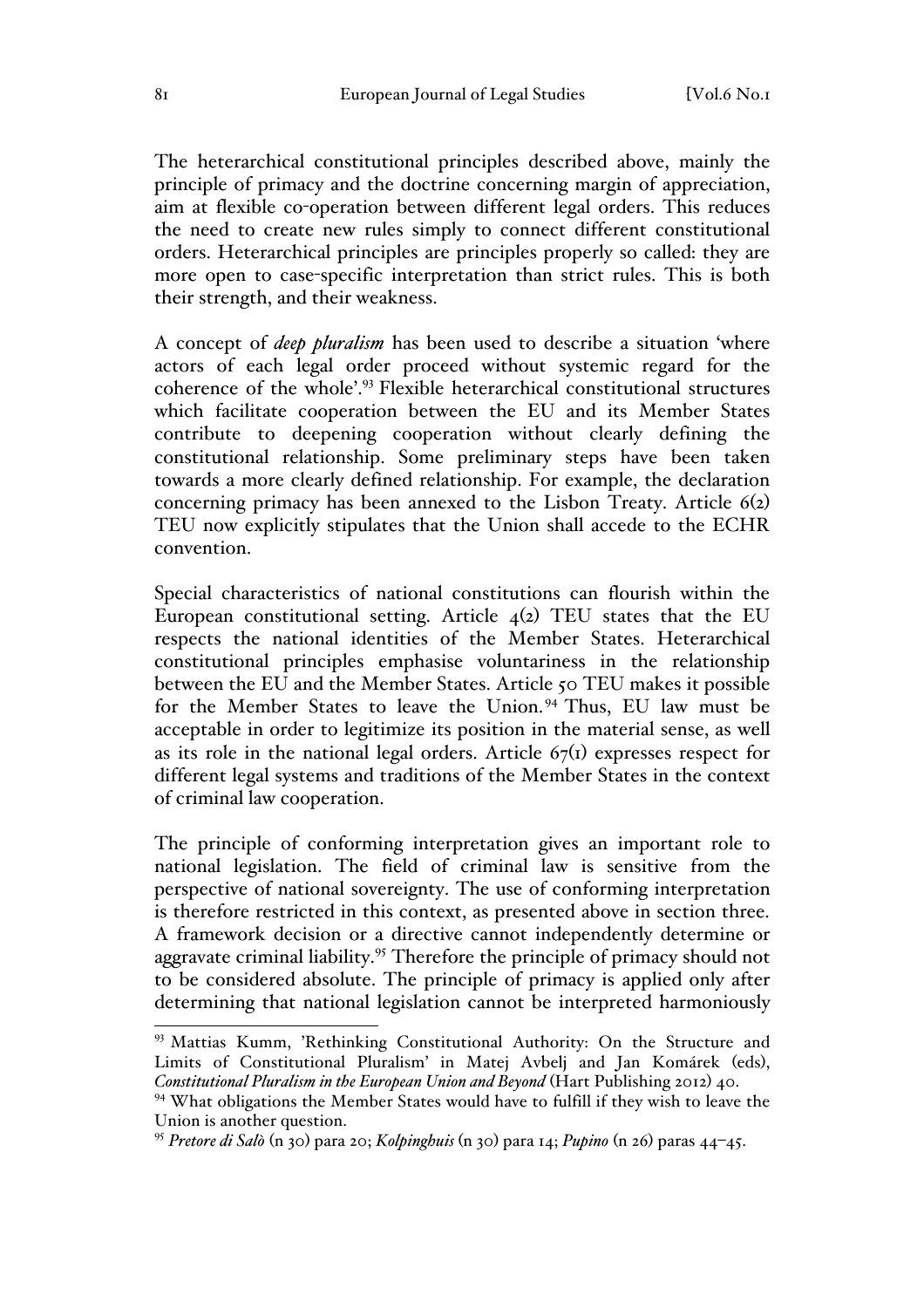with EU law in the case in question. In cases where national legislation and its EU law-oriented interpretation do not allow determination or aggravation of criminal liability, the principle of primacy cannot be used as an alternative means for determining or aggravating criminal liability. In cases like these, limits to the use of conforming interpretation and the restriction on the principle of primacy expresses one of the sub-principles of the principle of legality: the principle of strict construction, also known as the prohibition of analogous application to the detriment of the accused (*nulla poena sine lege stricta*). The limits to the use of the principle of conforming interpretation and the restriction on the principle of primacy in the field of criminal law also represent heterarchical structures between the EU legal order and the national legal orders quite well since the restrictions show that strict preset hierarchical structures have not been established between the orders.

The Lisbon Treaty also introduced the so-called emergency brake procedure. Article 82(3) TEU (concerning procedural cooperation) and Article 83(3) TEU (concerning the approximation of substantive criminal law) are likely to prevent situations described in the paragraph above where the EU legislator might otherwise create criminal legislation which Member States consider excessive.<sup>96</sup> The emergency brake procedure can be seen as a more efficient expression of the more general principle of subsidiarity in fields of shared competence such as criminal law. In the fields of shared competence draft legislative acts are forwarded to national Parliaments so that they can review whether the draft legislative act is in compliance with the principle of subsidiarity. $97$  If at least a quarter of the votes given to the Parliaments declare that proposed criminal legislation does not comply with the principle of subsidiarity, the draft will be reviewed<sup>98</sup>

In the emergency break procedure, where an EU Member State considers that 'a draft directive would affect fundamental aspects of its criminal justice system', it can ask for a referral to the European Council. This suspends the ordinary legislative procedure. The wording that is used, 'fundamental aspects of criminal justice system', seems to leave quite a wide margin of appreciation for the Member States to use the emergency brake. Before the Lisbon Treaty, there was no need for an emergency

 $96$  Of course this does not affect to the possibility that the implementation acts by the Member States can be delayed.

<sup>97</sup> Protocol on the Application of the Principles of Subsidiarity and Proportionality [2012] OJ C326/206, Article 6.

 $98$  ibid Article 7(2).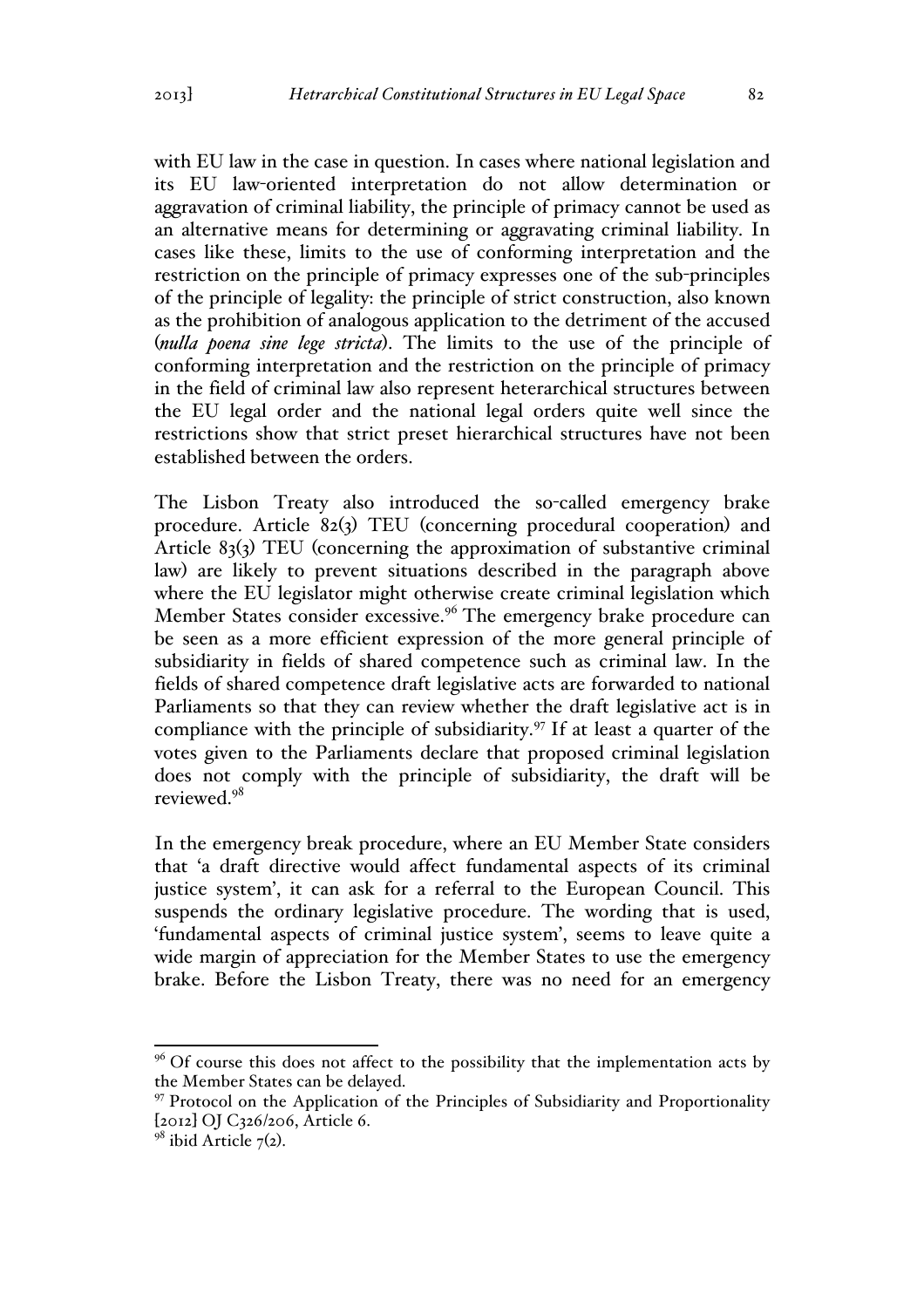break because third pillar instruments required unanimity.<sup>99</sup> The wording of the emergency brake procedure now clearly acknowledges that there are differences between national criminal justice systems. The emergency brake procedure enables discussions concerning the proposed directive in the European Council. A consensus is required for the determination of the suspension of the legislative process. Thus the procedure creates material legitimacy for the directive.

The limited scope for employing conforming interpretations or primacy in the field of criminal law as well as the emergency brake procedure in the EU criminal law legal bases show that cooperation within the EU framework is quite flexible and also takes national special characteristics into account. The use of mutual recognition as the primary principle<sup>100</sup> for cooperation in criminal matters also expresses the heterarchical nature of such cooperation. Heterarchical constitutional principles are elastic. They enable flexibility in cooperation. Heterarchical principles bring legitimacy to EU criminal law legislation because they take into account national specificities. Deeper studies on the influence of heterarchical constitutional structures in the field of criminal law, and in other fields, are required.

The picture formed by the constitutions of the individual Member States, the EU and the ECHR convention system can be seen as a dynamic whole. On one hand the CJEU considers the ECHR and the ECtHR case law<sup>101</sup> as an important and fundamental source for its own argumentation. At the same time, the ECHR case law concerning the principle of equivalent protection has simplified transnational cooperation for Member States that are implementing, interpreting and enforcing these European norms. Both European courts seem to take the special characteristics of the other system into account.

Two further general conclusions can be drawn. First, the formal status of the European regional legal orders in the national legal orders is not the determining factor when assessing their influence on national legal orders. How the European regional legal orders are valued and how effectively they are applied in national legal practices are of greater importance.

 <sup>99</sup> Petter Asp, *The Substantive Criminal Law Competence of the EU* (Jure Förlag 2012) 140.

<sup>140.&</sup>lt;br><sup>100</sup> Presidency Conclusions Tampere European Council 15 and 16 October 1999, para 33.

<sup>&</sup>lt;sup>101</sup> For example concerning the principle of legality see case of C-63/83 *Regina v Kirk* [1984] ECR I-02689, para 22; Joined Cases of C-189/02 P, C-202/02 P, C-205/02 P – C-208/02 P and C-213/02 *Dansk Rørindustri and others v Commission of the European Communities* [2005]ECR I-05425, paras 215–220.